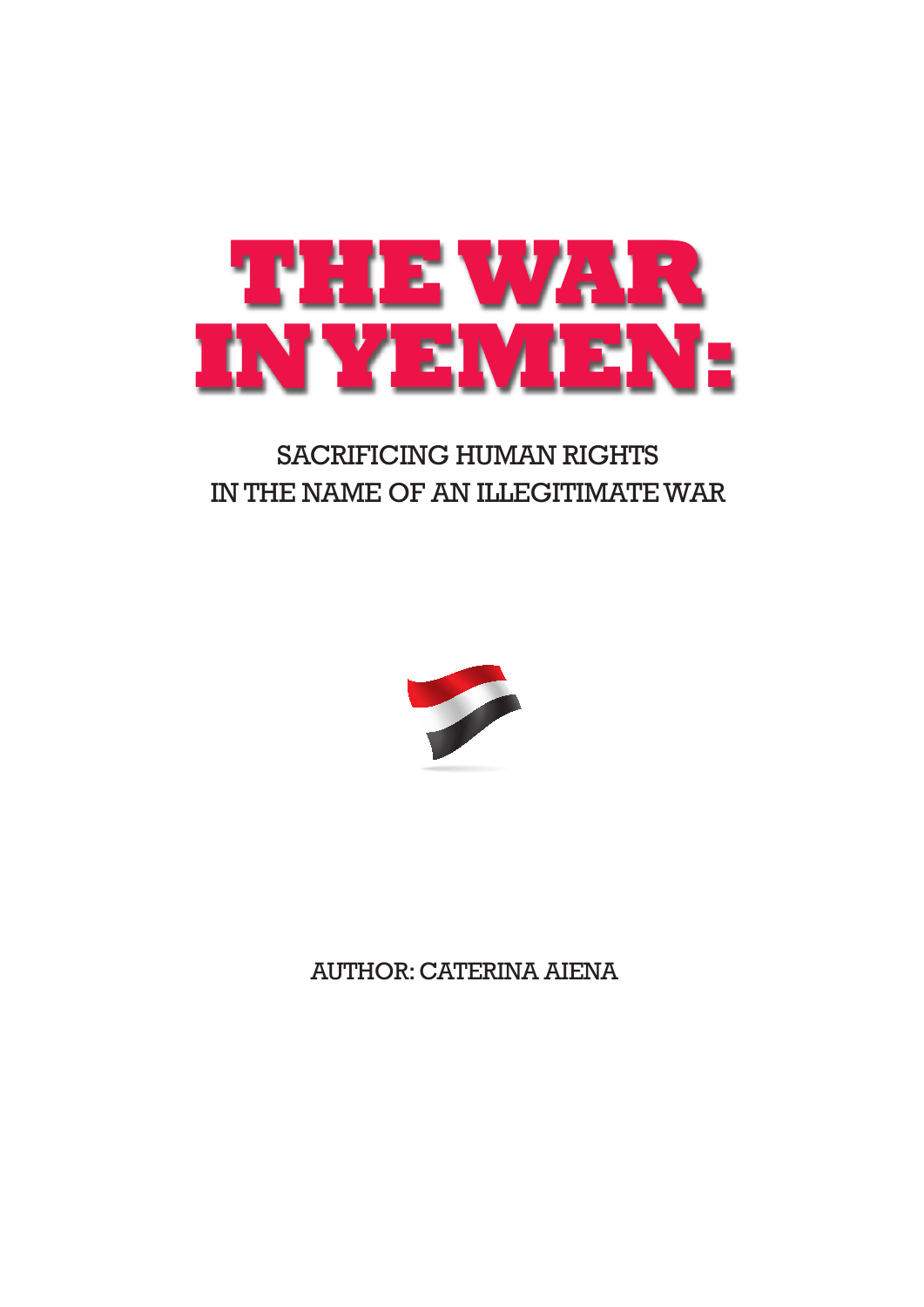First published in Great Britain in 2015 by Islamic Human Rights Commission PO Box 598, Wembley, HA9 7XH © 2015 Islamic Human Rights Commission

All rights reserved. No part of this book may be reprinted or reproduced or utilised in any form or by any means electronic, mechanical, or other means, now known or hereinafter invented, including photocopying and recording, or in any information storage or retrieval system, without permission in writing from the publishers.

ISBN: 978-1-903718-43-8



www.ihrc.org.uk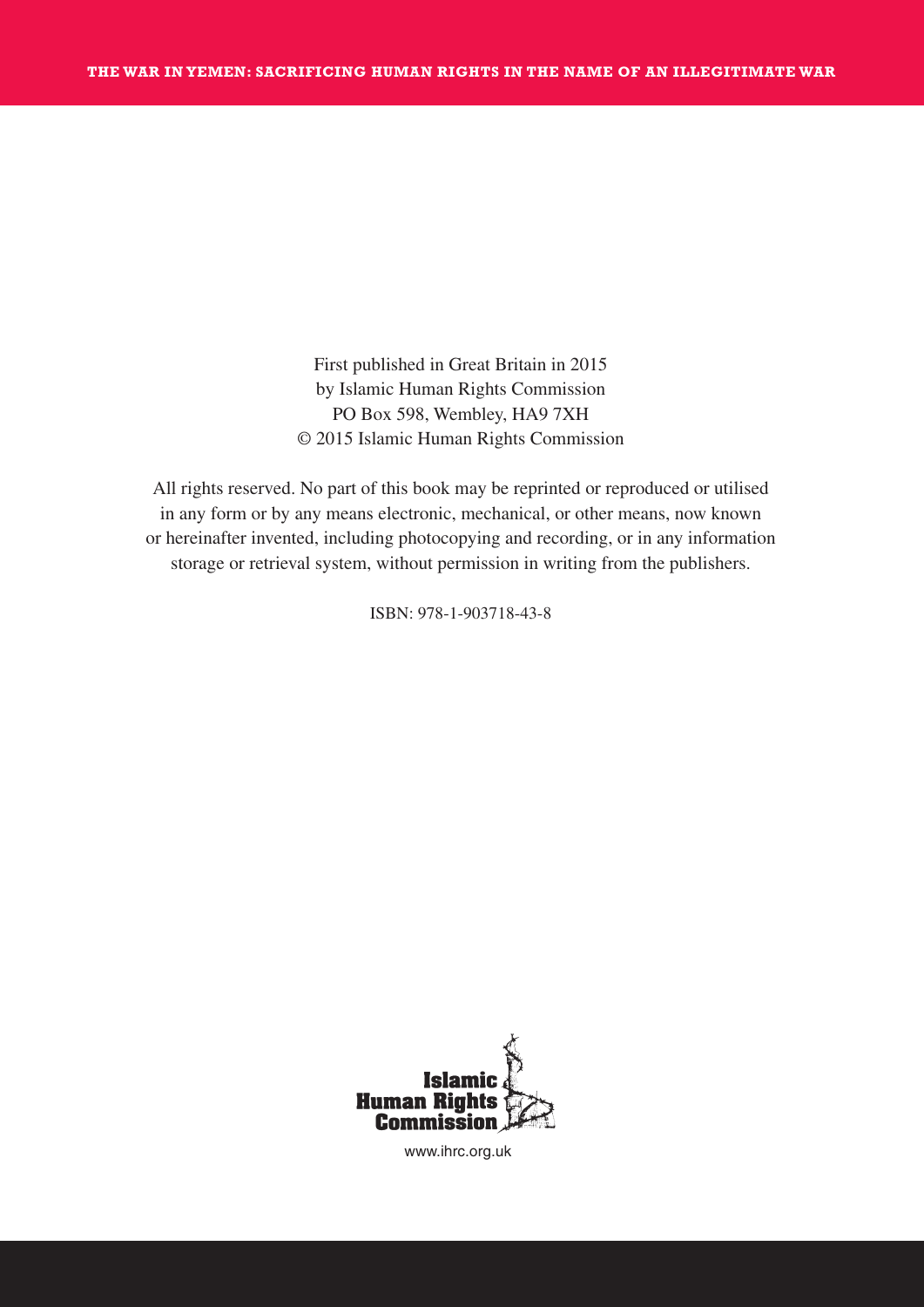# **THEWAR INYEMEN:**

## SACRIFICING HUMAN RIGHTS IN THE NAME OF AN ILLEGITIMATE WAR

AUTHOR:CATERINA AIENA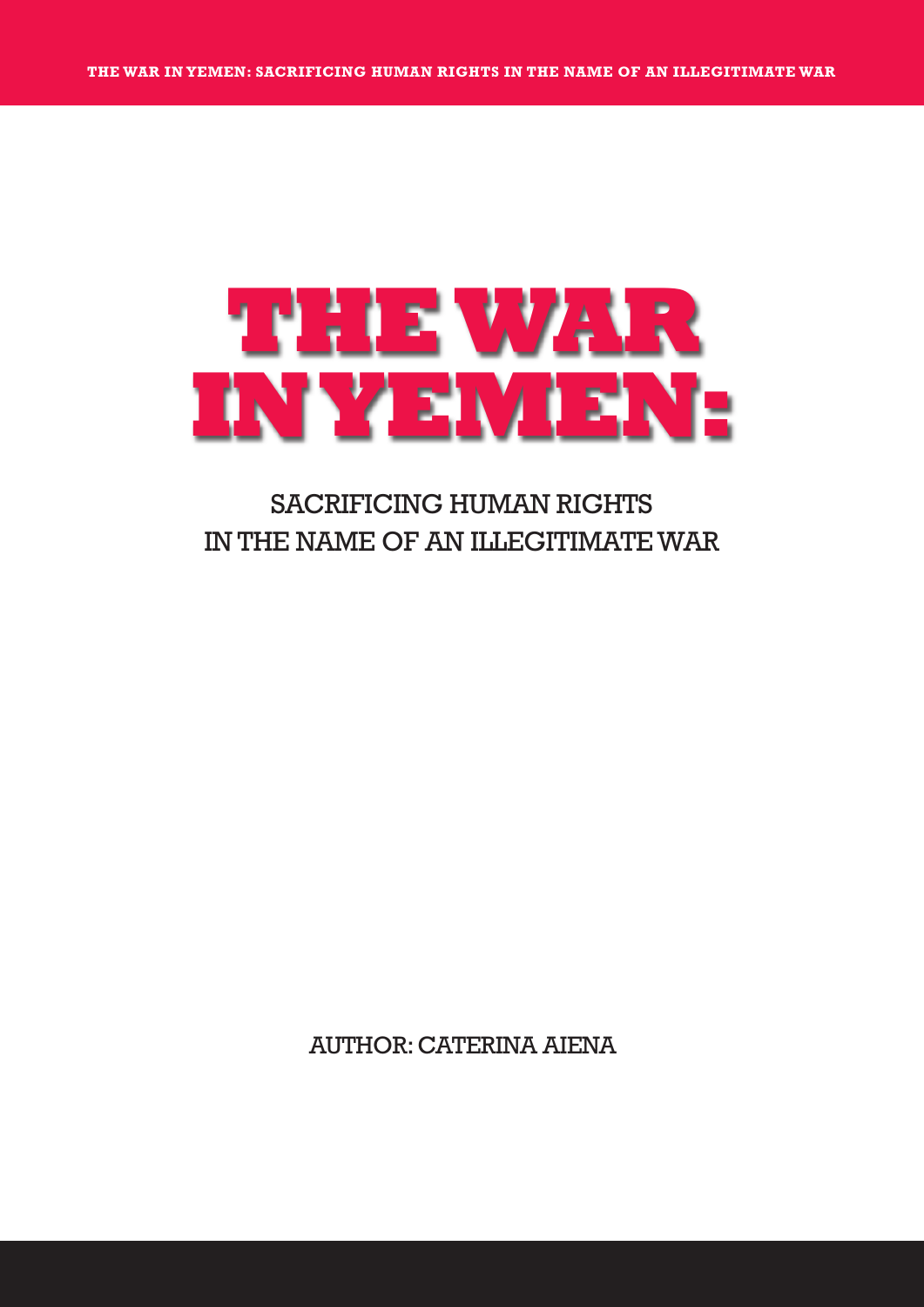*"And what reason have you that you should not fight in the way of Allah and of the weak among the men and the women and the children, (of) those who say: Our Lord! cause usto go forth from thistown, whose people are oppressors, and give us from Thee a guardian and give us from Thee a helper."*

*[Qur'an 4:75]*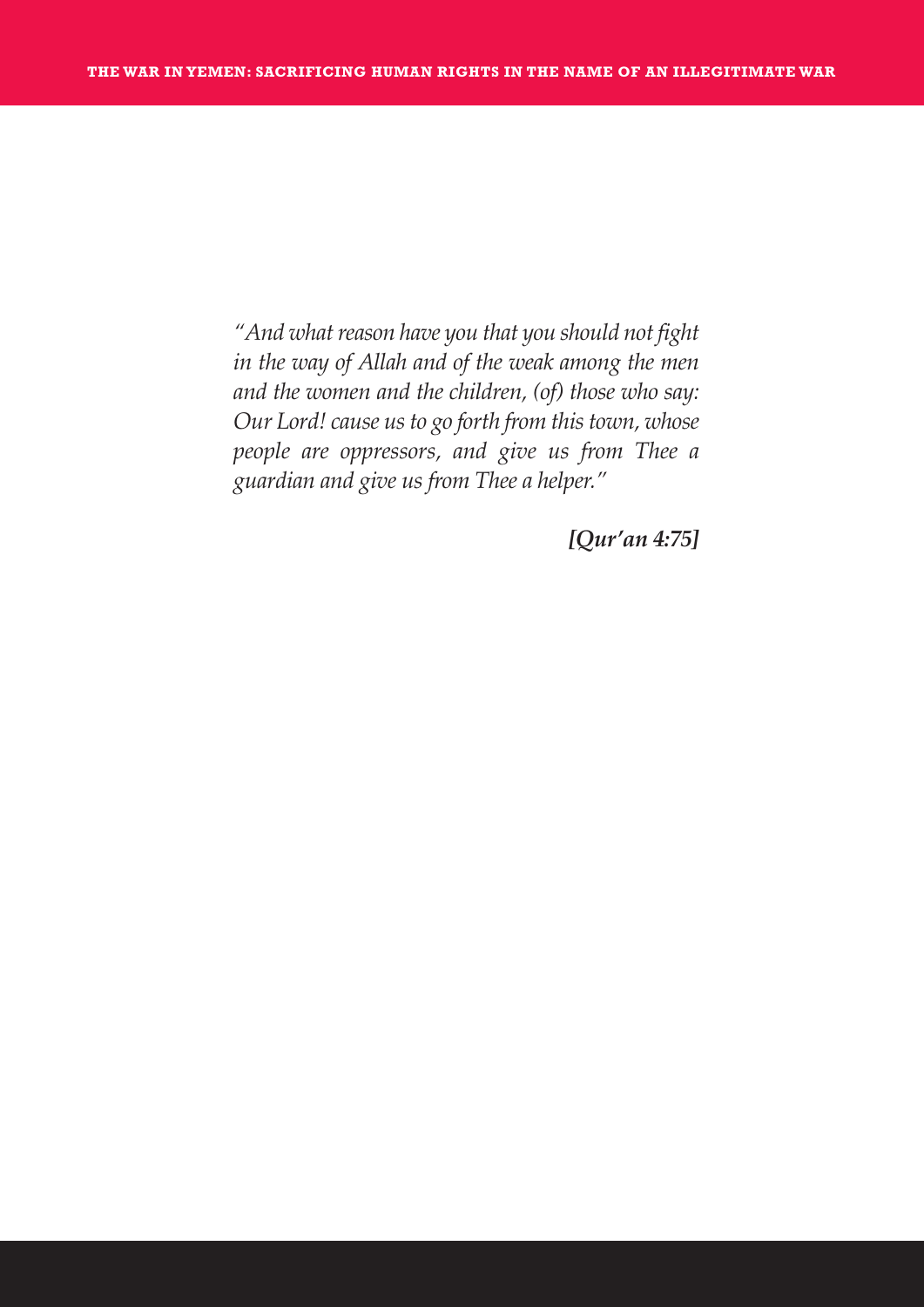# **Table of Contents**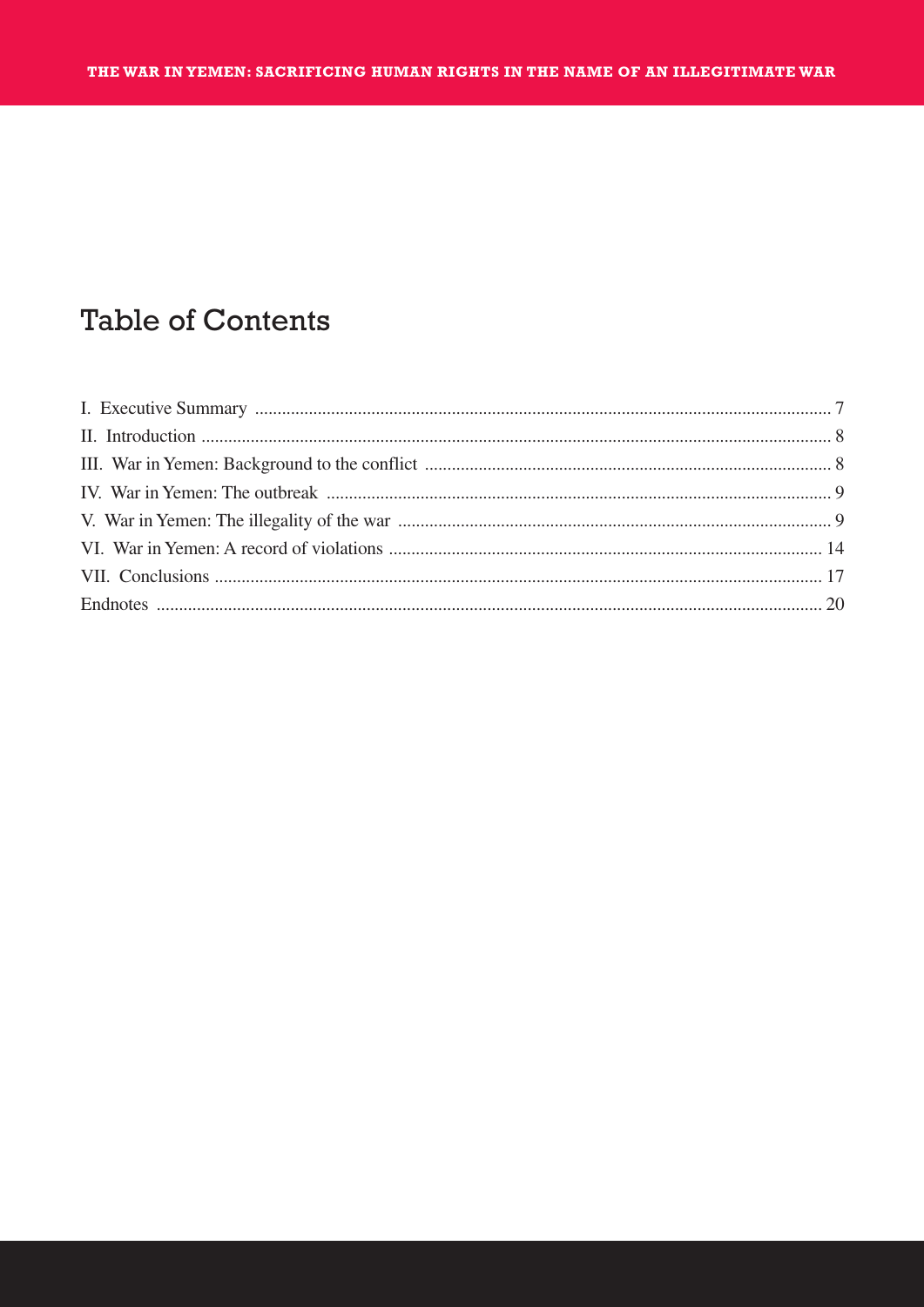## **CED**

The 2014 campaign "Democratization and Empowerment in Bahrain, Bangladesh, Egypt and Saudi Arabia"(CED) is one of the major projects that Universal Justice Network (UJN), in collaboration with Islamic Human Rights Commission (IHRC), has initiated in recent years. The campaign aims at addressing recurring issues of disenfranchisement and often violent repression of legitimate political and social expression in the four named countries.

UJN is an umbrella organisation founded in 2008 for Muslim-led nongovernmental organisations around the world. It is committed to address the increasingly pressing global issue of democratization that is challenging the Muslim world. It has a joint secretariat consisting of Citizens International in Malaysia and IHRC in the UK. For further information, please visit http://www.ihrc.org.uk/activities/projects/11364-democratization-andempowerment-in-bahrain-bangladesh-egypt-and-saudi-arabia-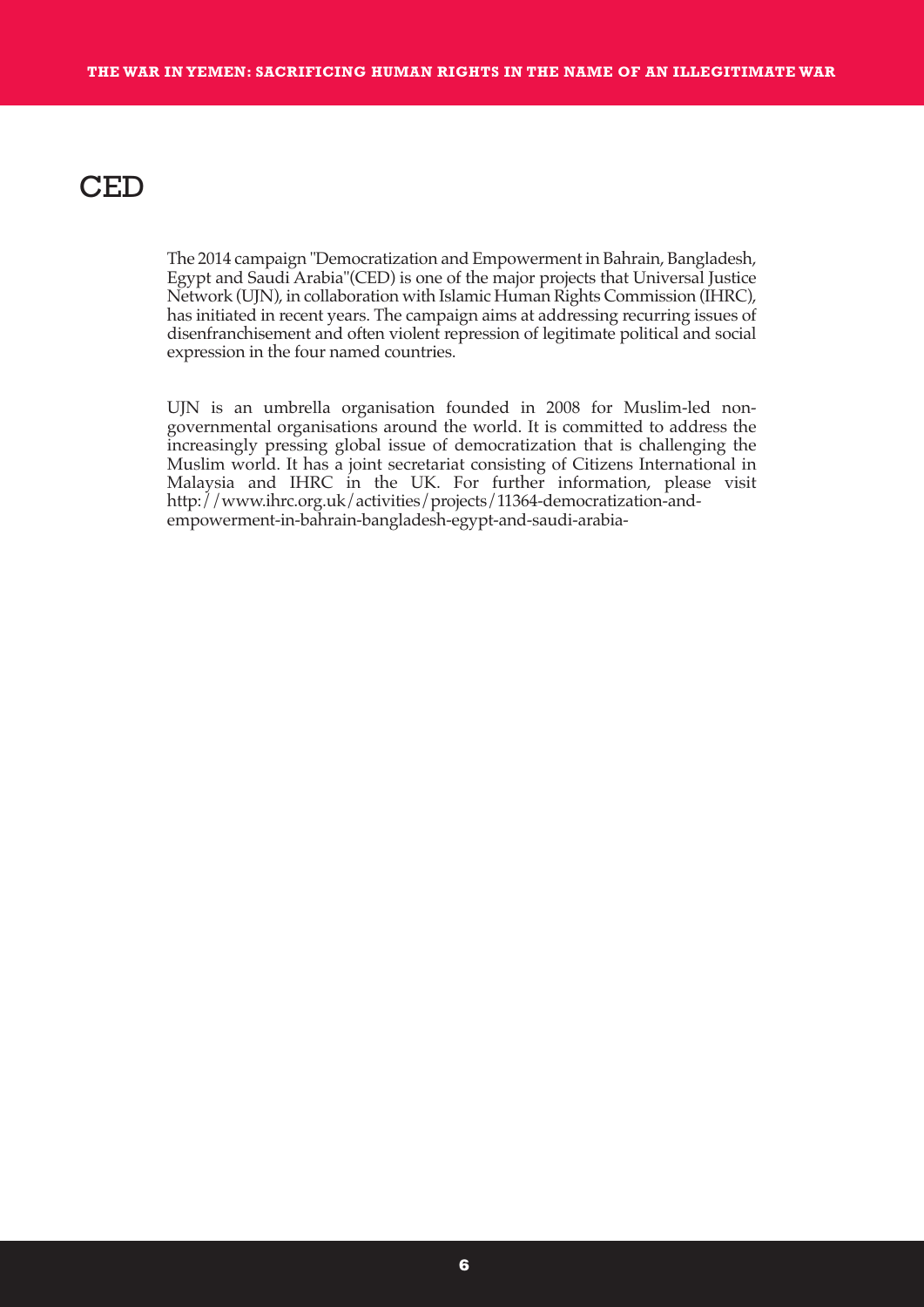## I. Executive Summary

The Saudi led coalition intervention in Yemen is an illegal war that flagrantly violates the prohibition against the use of armed force enshrined in article  $2(4)$  of the UN Convention.

US support for the coalition is also an act of war in contravention of international law.

The Saudi-led coalition states and the US are not able to rely on the principle of selfdefence recognised in Article 51. President Hadi is not the legitimate ruler of Yemen and so not in a position to request support from the international community. Nor is Saudi Arabia or its coalition partners at any risk of military action against them by the Houthis.

The Saudi-led coalition has committed war crimes in Yemen. The coalition forces have done very little to distinguish between military and civilian targets, with the Yemeni civilian population the main victim of this conflict.

All States' parties must be held accountable for the human rights violations committed against civilians, in respect of the obligations imposed by the Fourth Geneva Convention and the two Optional Protocols on the conduct of warin a noninternational conflict. All States' parties to the conflict also must abide by the principles of the customary laws of war, which reflect at large the private humanitarian laws.

Through this war, the Yemeni people's political aspirations have been silenced, as well as their legitimate right to put an end to a dictatorship.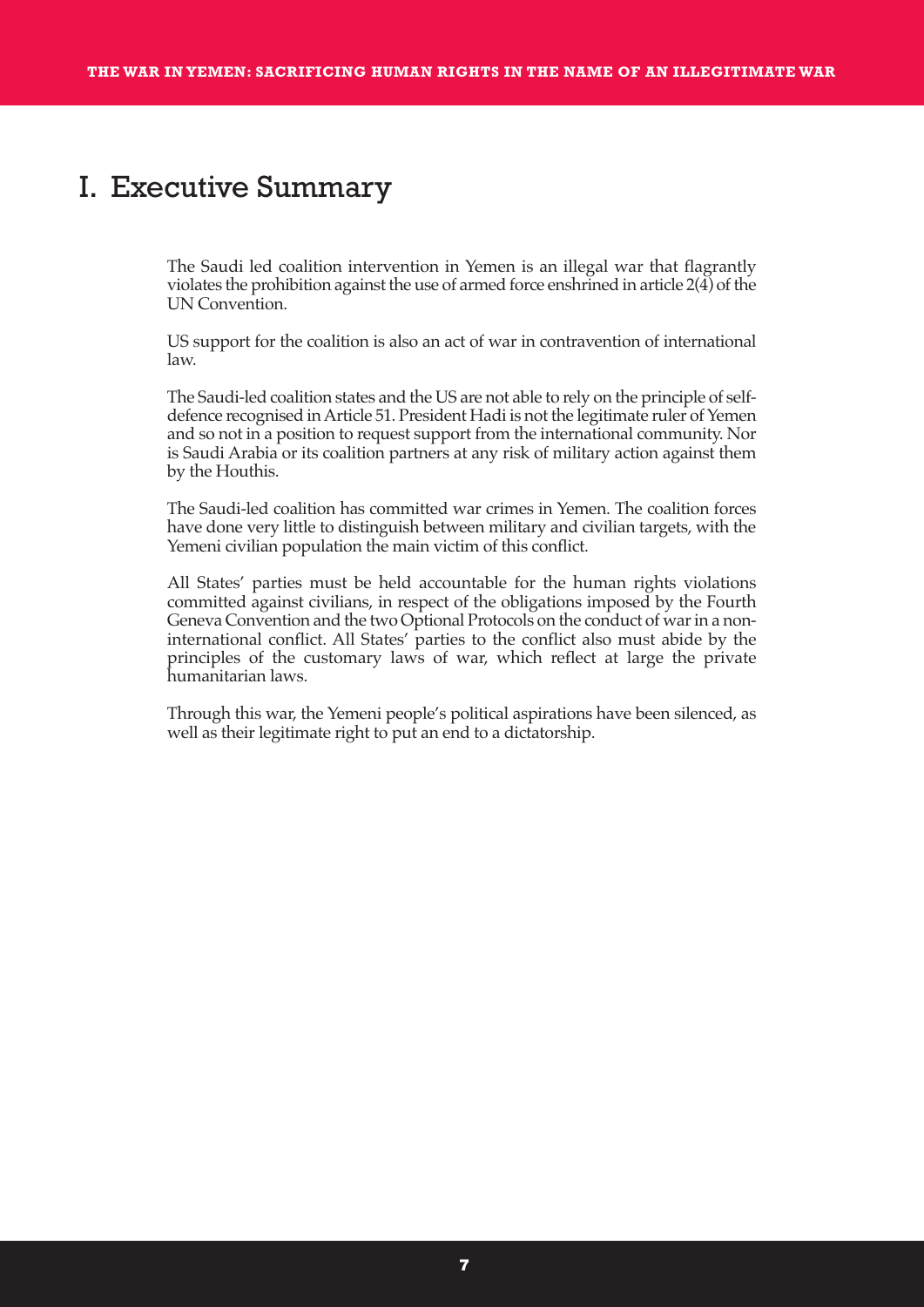## II. Introduction

Freedom House's report on Yemen reveals the real face of Saudi Arabia's barbaric war that is reducing to ashes one of the poorest countries in the world, where nearly two thirds of the population were already in need of aid before the war1. The figures make for shocking reading. Up to 12 May almost 4,000 people were killed, 571 of whom are children, 6,887 injured and 1153 civil buildings, service utilities, fundamental infrastructures, health and educational institutions disrupted in just over two months. 2

Saudi officials have explained their actions by stating that the aim of their military campaign is to restore the ousted President Abdu Rabbu Mansour Hadi to power. Supported by Western powers and their Arab allies, they consider Hadi as the only legitimate president to rule the country, not withstanding his election in an undemocratic one-candidate poll and the lack of popular support for his rule.

## III. War inYemen: Background to the conflict

The armed conflict between the Yemeni government and the Houthis first erupted back in 2004, but it is only in February 2011 that the conflict gained momentum, when over 20,000 protestors, galvanised by the Arab Spring revolutions in the region, took to the street en masse demanding democracy, an end to corruption and new elections. As a result, on 23 November the then President Saleh signed a power-transfer agreement brokered by the Gulf Cooperation Council in Riyadh, under which he agreed to transfer his power to his Vice-President within 30 days in exchange for immunity. Accordingly, a one-candidate election in February 2012 ushered in the rule of Abd Rabbuh Mansur al-Hadi as the new Yemeni President with a total of 99.8% of the vote. Thereafter, the newly elected President formed a unity government, including a prime minister from the opposition, in charge of drafting a new constitution followed by parliamentary and presidential elections expected in 2014.

In spite of the escalating protests objecting to the election outcome and the return of Saleh to Yemen, the new parliament clearly governed to restore the pre-revolution state of play. Saleh was granted full immunity from prosecution and the old ruling ranks, represented by Saleh's son General Ahmed Ali Abdullah Saleh, were allowed to play a key role in the control of the military and security forces. Furthermore, the new government managed to halt the increasing terror attacks by Al-Qaeda insurgent groups who had been infiltrating the revolutionary forces with the support, according to many analysts, of the Yemeni government at the time of Saleh's rule, for the purpose of destabilising the country and arresting the Houthis' revolutionary efforts. <sup>3</sup> TheAl-Qaeda insurgency had been progressively pushed back by Houthi forces who carved out a leading role in driving the revolutionary project.

The Houthi armed forces succeeded in gaining more control of territory and continued to apply pressure on Hadi and his ministers until finally placing the president under house arrest. As a result, the government was forced into a mass resignation in January 2015, the parliament was dissolved and the Revolutionary Committee declared to be the interim authority under the leadership of Mohammed Ali al-Houthi. Afterwards, once safe in Riyadh where he had fled to seek refuge, the exiled president withdrew his resignation, declaring it void as it had been made under the threat of further punitive actions by the Houthis, who had orchestrated the coup d'état with the alleged aim of restoring Zaidi rule. 4

The Houthis for their part rejected the accusation by saying they preferred a republican political system and recognised the role of women in governing the country. Further, they underscored the vocalrole of the group in expressing Yemenis' grievances for 'more government accountability, an end to corruption, fair fuel prices and job opportunities'. <sup>5</sup> Within this context, in an interview with the Yemen Times Hussein Al-Bukhari, a Houthi activist, rebutted the accusation that this was a Zaidi coup to implement Shia rule, by saying that a cleric-led system would not work in Yemen because the followers of the Shafi doctrine are greater in number than the Zaydis. 6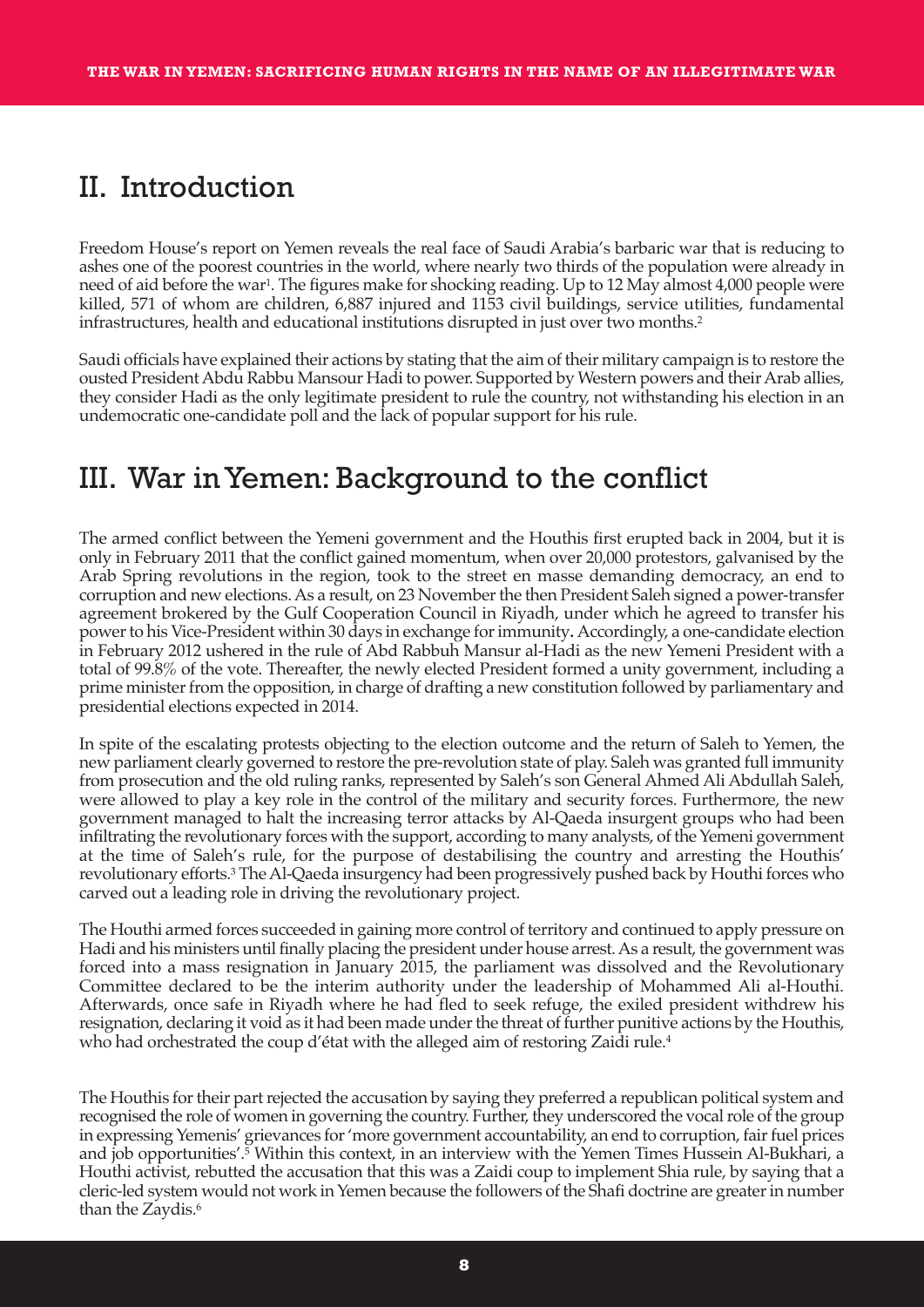## IV. War inYemen:The outbreak

Spearheading a military coalition, Saudi Arabia began carrying out airstrikes in Yemen on 25 March 2015, heralding the start of a military intervention known as 'Operation Decisive Storm'. The intervention came in response to requests for assistance from the contested Yemeni President Hadi, fearing that the Houthi offensive was advancing towards the capital, Aden.

The military coalition is made up of nine Arab countries, comprising of Saudi Arabia, Egypt, Jordan, Sudan, Bahrain, UnitedArab Emirates, Kuwait, Qatar, and Morocco, actively supporting the war by sending fighter jets. Saudi Arabia has deployed 150,000 soldiers as part of this conflict. <sup>7</sup> Somalia has made its airspace, territorial waters and military bases available for the coalition to use, while the United States has accelerated the sale of weapons to coalition states and is providing intelligence and logistical support, including a searchand-rescue facility for downed coalition pilots. Additionally, Pakistan was called on by Saudi Arabia to join the coalition, but its parliament voted to maintain neutrality. Despite this, Pakistan agreed to provide warships to help enforce an arms embargo by the coalition against the Houthis.

One month into the conflict, Saudi Arabia announced the launch of a second operation called 'Operation Restoring Hope', saying the intervention's focus would shift from military operations to the political process and announced the start of a transitional conciliatory process. However, under the second operation, airstrikes and shelling against Houthi targets have continued with one aerial attack destroying the main runway at Sana'a International Airport.

Due to the inhumane conditions imposed on the Yemeni people and desperate appeals from international organisations, a five-day ceasefire was agreed, starting on 12 May, to allow humanitarian agencies to get aid into Yemen. The truce did not suspend the airstrikes that continued without any respite, over the major populated areas of North Yemen. On 12 May, Oxfam warned that the five day humanitarian ceasefire was not sufficient to fully address Yemen's humanitarian crisis. 8

## V. War inYemen:The illegality of the war

#### **a) Self-defence and article 51**

It is a general rule in international humanitarian law that, in the absence of an armed attack against a country or its allies, any use of force or any threat of the use of force must be avoided unless it refers to a case of selfdefence, and had been endorsed by the UN Security Council. According to international law, any military action against another state that is not in self-defence encroaches upon the customary principle of noninterference in the affairs of another State, as postulated in article 2(4) ofthe UN Charter. The article stipulates a general restraint from the use of force by states whereby:

*All members shall refrain in their international relations from the threat or use of force against the territorial integrity or political independence of any state, or in any other manner inconsistent with the purposes of the United Nations.*

This is also true of US involvement in the Yemeni war. The US has supported the Saudi intervention with military and financial aid in terms of logistic and intelligence supplies from the very outset. According to international law, the US commitment amounts in all respects to an action of belligerency even if it did not deploy military forces on the ground. In this regard, the International Court of Justice judges that, on the same footing with military actions, the activities of 'training, arming, equipping, financing and supplying rebel forces, or otherwise encouraging, supporting and aiding military and paramilitary activities in and against a State' are equivalent to acts of war. <sup>9</sup>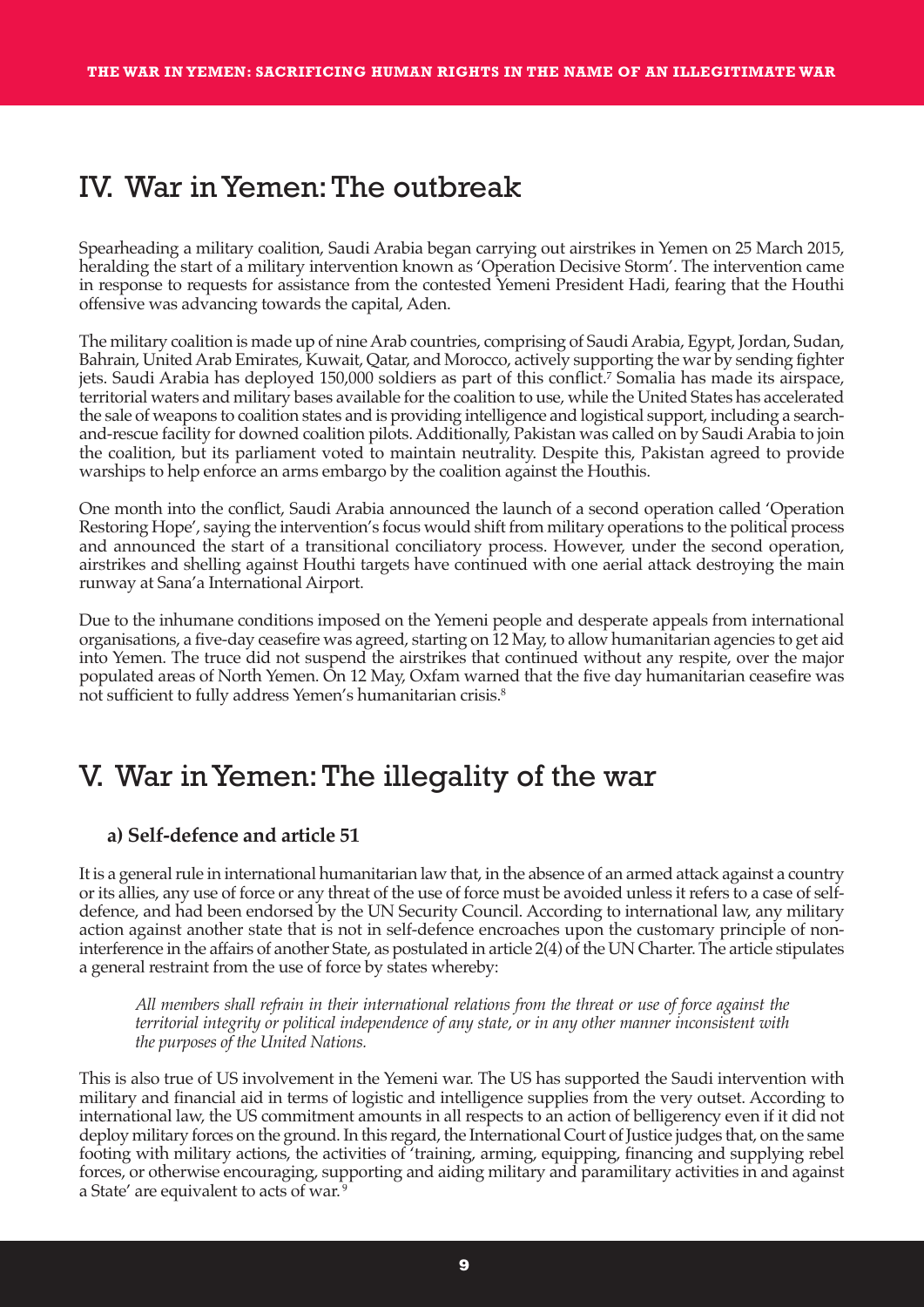#### **THE WAR IN YEMEN: SACRIFICING HUMAN RIGHTS IN THE NAME OF AN ILLEGITIMATE WAR**

Saudi Arabia or other neighbouring states could appeal to the right to self-defence in order to justify the necessity of a direct military action in Yemen, as established by Article 51 of the UN Charter. Not surprisingly, both Saudi Arabia and the US tried to play the self-defence card claiming that their actions was in response to a specific request from a neighbouring country in need (the exiled President Hadi). Accordingly, the exiled President Hadi addressed a letter from exile to the UN asking for a prompt military intervention by invoking Article 51 of the UN Charter, the right to self-defence. A similar argument was advanced by US officials who said that President Obama's endorsement came at the request of the Yemeni government (President Hadi). The right to engage in military action in self-defence is legal underinternational law as provided by Article 51 of the UN Charter, which states:

*Nothing in the present Charter shall impair the inherent right of individual or collective self-defence if an armed attack occurs against a Member of the United Nations, until the Security Council has taken measures necessary to maintain international peace and security. Measures taken by Members in theexercise ofthisright ofself-defenceshall beimmediately reported to the SecurityCouncil and shall notin any way affect the authority and responsibility ofthe SecurityCouncil underthe present Charter to take at any timesuch action asit deems necessary in orderto maintain orrestoreinternational peace and security.*

However, it is a misreading of Article 51 to suggest it applies to the conflict in Yemen. Indeed, Article 51 gives a state the right to engage in self-defence, including collective self-defence, but only in response to armed attacks across international borders. In other words, Article 51 applies only to the cases of explicit threats of or use of force against the territorial integrity of a certain state by another state, and not when resulting from domestic disputes. <sup>10</sup> In this regard, it does not seem that the Houthis' takeover of Yemen presented an imminent and direct threat to the US and Saudi Arabia or any of the neighbouring countries to such an extent that their attacks are justifiable under Article 51, especially when other techniques, for instance sanctions or mediation, were not exhausted prior to the conflict's outbreak. There are no reports of any verified raids into Saudi territory at the outset of the conflict. Saudi state media reported the first attacks on its territory occurred on 12 April over the province of Najran; the second attack was on 1 May and on 6 June, when an offensive allied to the Houthis and the former president Saleh attacked Jizan province bordering Yemen. <sup>11</sup> Hence, the legality of Saudi and US action is likely to continue relying upon the questionable legitimacy of an exiled ruler.

The claim to legality of this conflict requires further considerations on the political role played by the former President Hadi in calling for military action. Mischaracterised as the only democratic and legitimate ruler of Yemen, the legitimacy of Hadi's request to the UN is undoubtedly at the core of the question of whether this conflict is legal or illegal under the international laws of war. Hence, does Hadi have the legitimacy to request external intervention as president of Yemen?

Sticking to the facts, Yemen's President Abdu Rabu Mansour Hadi was elected in 2012 elections in an undemocratic way by being the only candidate to run for presidency. Moreover, at the time of the letter to the UN, Hadi had overstayed his term in office, lost popular support, resigned and was exiled in another country. He had no actual authority or powerin Yemen. Thus, the weakness of Hadi's democratic mandate casts doubts on the legitimacy of his request for military action, and places the Saudi military action 'in murky legal territory'. 12

In view of this, once scrutinised in reference to the international requirements, the legitimacy of an armed intervention in Yemen, in whatever way it is justified, either in the form of self-defence or aid to a neighbouring country in need, clearly cracks on all fronts.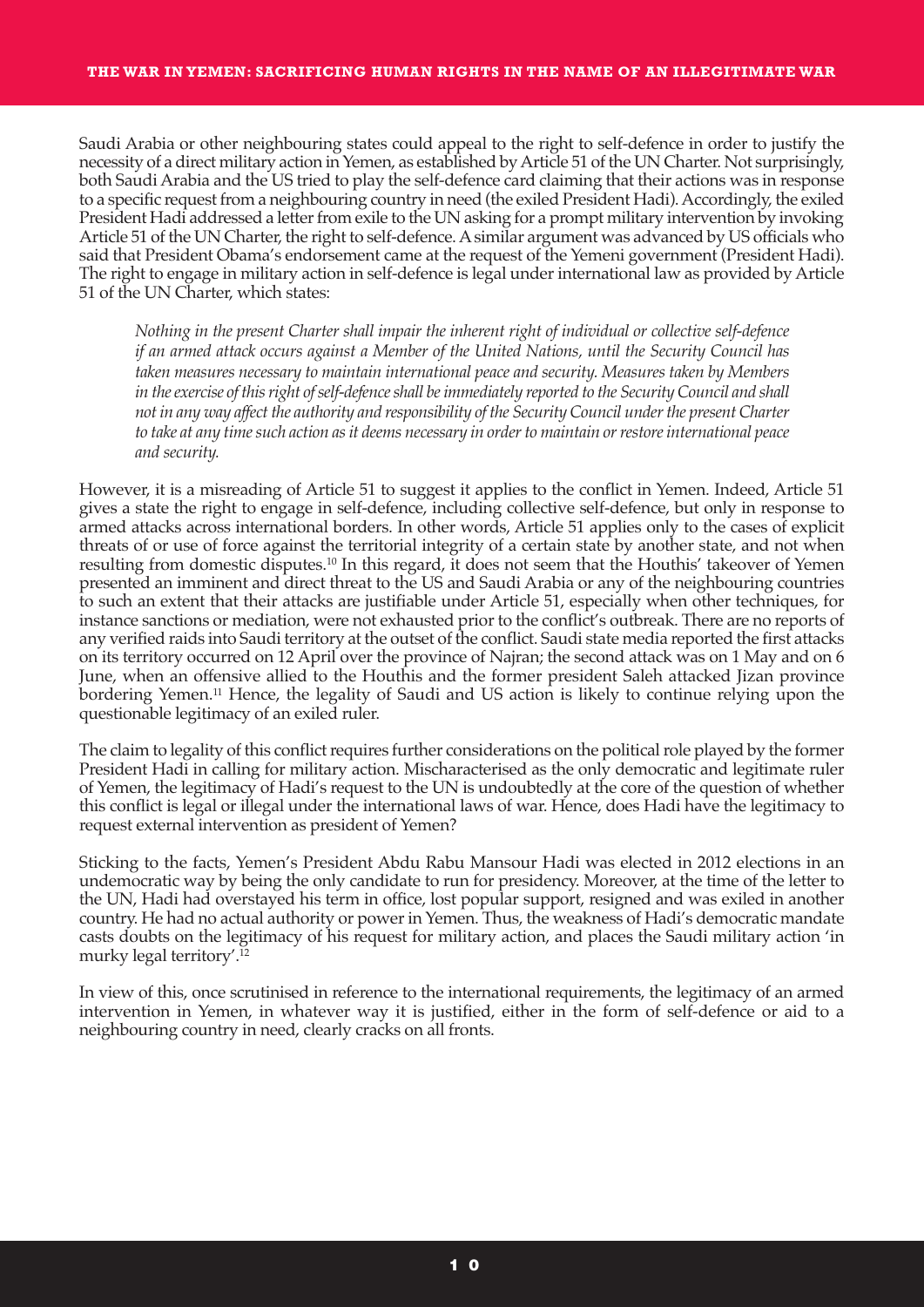### **b) International or non-international conflict?**

The International humanitarian law, or the laws of war, distinguishes between "international" and "noninternational" armed conflicts. It is therefore important to assess the character of Yemen's conflict to determine the applicability of these conventions on the state parties.

The Geneva Conventions and the two Additional Protocols are the focal instruments upon which the bulk of international humanitarian law is erected. <sup>13</sup> They govern the general conduct of international and noninternational conflict, and impose limitations on the effects of war for the protection of those who are not part of the hostilities (non-combatants / civilians).

All belligerent States, namely Saudi Arabia, USA, Egypt, Jordan, Sudan, Bahrain, United Arab Emirates, Kuwait, Qatar, and Morocco, have ratified all four Geneva Conventions and both the Additional Protocols. The only exception is that of the US which has not ratified the Second Optional Protocol on the protection of civilians in non-international conflicts.

Furthermore, all Geneva Conventions have now passed into the body of customary international law, as established in articles 1-3 of the Report of the Secretary General, and finally approved by the Security Council resolution 827 of 1993. <sup>14</sup> Therefore, they are now legally binding on all states regardless of their ratification of the Conventions, and whenever they engage in armed conflicts of whichever nature.

• The fourth Geneva Convention relative to the Protection of Civilian Persons in Time of War: distinction between international and non-international conflict

Generally, all the Geneva Conventions accommodate situations related to *international armed conflicts*, whose definition has not always been easy to ascertain and sometimes gives rise to controversial debates.In addition to the other Geneva Conventions, the Fourth Geneva Convention put forth additional legalrestrains on the protection over civilians in international conflicts against certain consequences of war, specifically addressed by Part II of the treaty. Successively the issue has been further developed by the First Additional Protocol of 1977 on the protection of civilians in international conflict (AP I).

As for the Fourth Geneva Convention, the Article 13 states in generic terms:

The provisions of Part II cover the whole of the populations of the countries in conflict, without any *adverse distinction based, in particular, on race, nationality,religion or political opinion, and areintended to alleviate the sufferings caused by war.*

Article 13, and the provisions contained in Part II, have been intentionally left as general and extensive in scope as possible: they are meant to define the field of application of the Convention by covering the whole population of the countries in conflict, and not only the protected persons, who are the object of the other Geneva Conventions.

Article 3, which is common in all Geneva Conventions, further extends the scope of the Geneva Conventions by exceptionally imposing on State parties an adherence to a minimum protection also to those who are not party to conflicts and are, at the same time, out of the scope of the 'international conflict' definition. Indeed, Article 3 stipulates that:

*Persons taking no active part in the hostilities, including members of armed forces who have laid down* their arms and those placed hors de combat by sickness, wounds, detention, or any other cause, shall in *all circumstances betreated humanely, without any adverse distinction founded on race, colour,religion* or faith, sex, birth or wealth, or any other similar criteria. To this end, the following acts are and shall *remain prohibited at any time and in any place whatsoever with respect to the above-mentioned persons:*

*(1) violence to life and person, in particular murder of all kinds, mutilation, cruel treatment and torture;*

*(2) taking of hostages;*

*(3) outrages upon dignity, in particular humiliating and degrading treatment; and*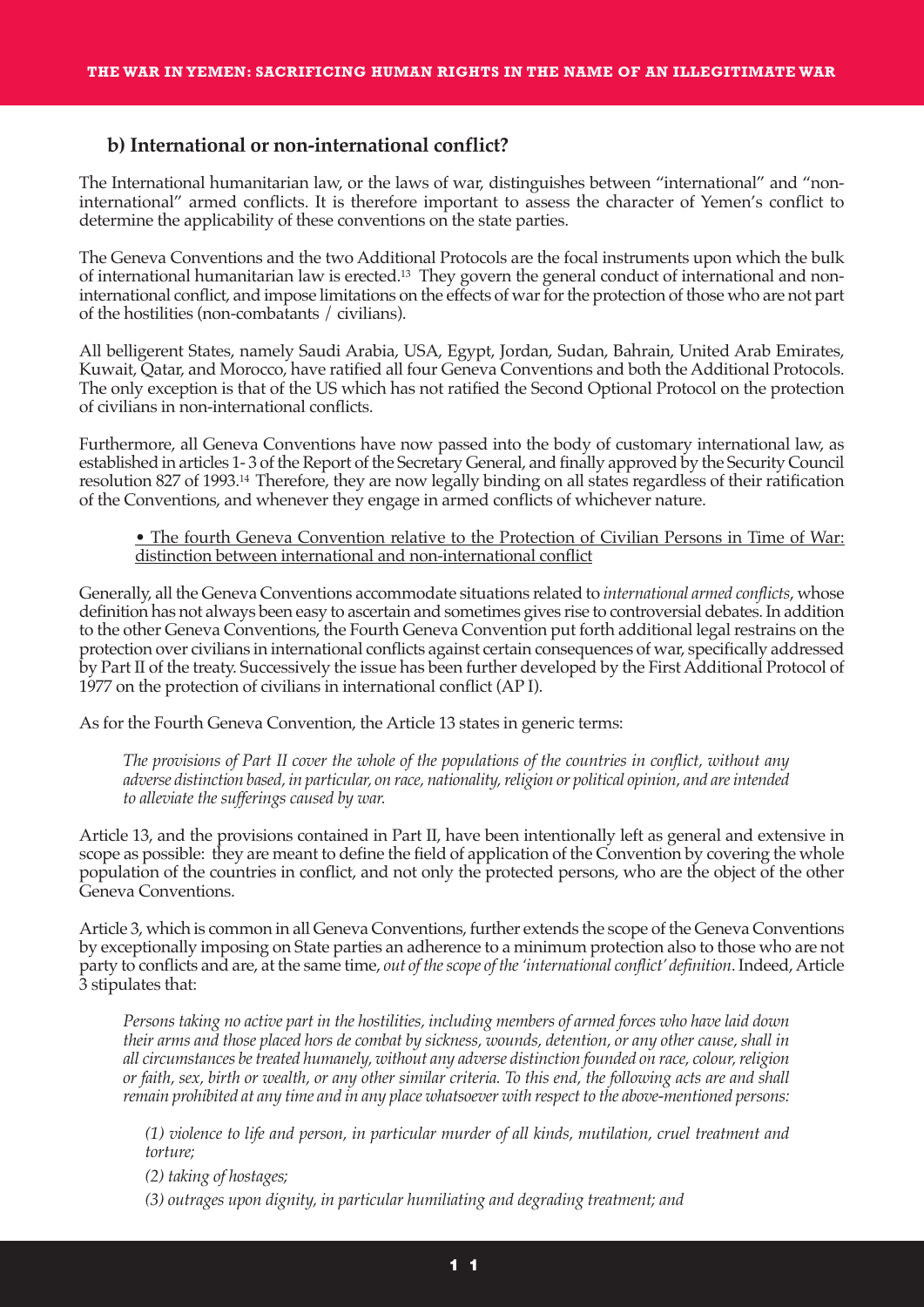*(4) the passing of sentences and the carrying out of executions without previous judgment pronounced by a regularly constituted court, affording allthejudicial guarantees which arerecognized as indispensable by civilized peoples.*

*(5) The wounded and sick shall be collected and cared for.*

As it can be inferred in the ICRC's commentaries, Article 3 of the Fourth Geneva Convention covers all *armed conflicts*, that is all those 'conflicts occurring between the Government and rebel forces, or two rebel forces, or to other conflicts that have all the characteristics of war but that are carried out within the confines of a single country'. 15

For all the considerations above, reference to international and non-international conflict is important in order to understand the extent to which state parties to a conflict are accountable for war crimes committed during the armed conflicts.

## **c) Protection of civilian and civilian objects in Geneva Protocols**

In addition to the provision in Article 3(1), generally stating that any killing or violent act is severely condemned by the treaty regardless of the nature of the conflict, the issue of the protection of civilians has been further covered by the two Additional Protocols to the Geneva Conventions of 1977.

Articles 48-54 of AP I introduces the prohibition of direct attacks against civilians and civilian objects in *international conflicts* in accordance with the customary principle of distinction, whereby belligerents must distinguish between combatants and civilians (art. 48). While inferred in an approximate manner through the previous Geneva conventions, for the first time the Protocol provides the definition of civilian in legal terms as "any person not belonging to the armed forces," including "non-nationals and refugees" (art. 50).

Further, the scope of the law is extended to all indiscriminate attacks that are not directed at a specific and distinguishable military objective (art. 51), and whose effects cannot be circumscribed. A particular mention must be made of attacks "by bombardment against single military target located in a city, town, village with a similar concentration of civilians" (art. 51, 5a) or "which may be expected to cause incidental loss of civilian life, injury to civilians and damage to civilian objects in an excessive manner compared to the concrete and direct military advantage anticipated" (art. 51, 5b). Innovatively, the war crime of starvation as a means of warfare was introduced (art. 54), along with provisions relative to the protection of objects indispensable to the survival of civilians, such as agricultural areas, livestock, drinking water installations and medical units as well, including hospitals and shelter units (art. 12 to 23).

AP II extended all the previous provisions to the case of *conflicts with a non-international character*, namely to all those conflicts between the government forces and one or more non-state armed groups, ortwo or more non-state armed groups. For the purposes of international law, the armed groups must exhibit sufficient organization and sustain military operations to constitute an armed conflict.

The protocol defines certain minimum humanitarian standards to situations that had all the characteristics of war, without being an international war. The focal principle underlining the AP II is that the distinction between internal and international armed conflict is artificial from the point of view of a victim and that internal conflicts, amounting to 80% of all armed conflicts, are often more protracted and involve far greater levels of cruelty. 16

Both protocols aimed to codify customary principles of proportionality, distinction and military necessity already known in international humanitarian law, governing the legal use of force in armed conflicts of whichever nature.

As to the principle of proportionality, "launching an attack which may be expected to cause incidental loss of civilian life, injury to civilians, damage to civilian objects, or a combination thereof, which would be excessive in relation to the concrete and direct military advantage anticipated, is prohibited". 17

The principle of distinction means that the parties to the conflict must at all times distinguish between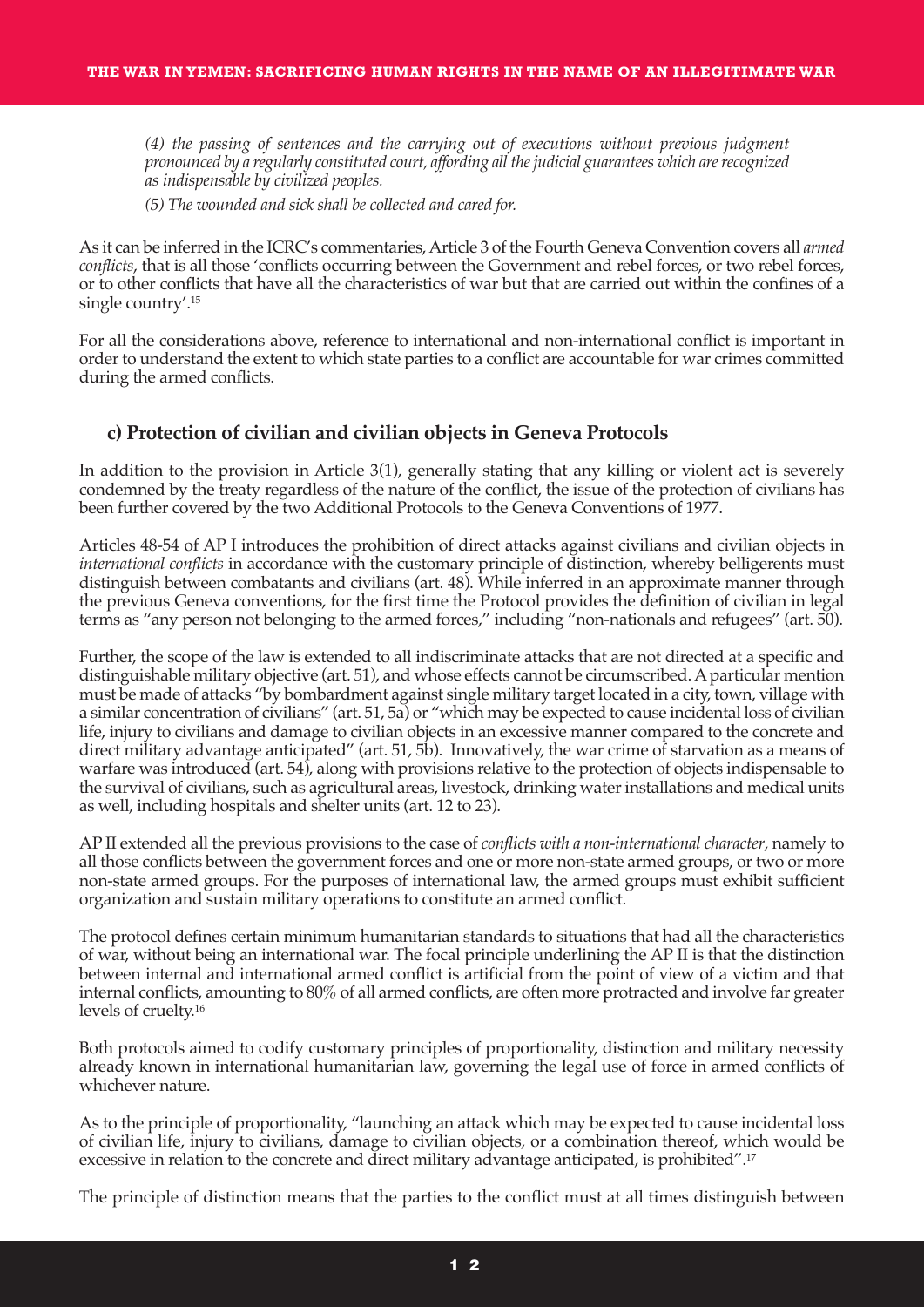civilians and combatants. Attacks may only be directed against combatants, and not against civilians. The principle is applicable in both international and non-international armed conflicts. 18

In addition to the principles above, the principle of military necessity is governed by several constraints.An attack or action must be intended to help in the military defeat of the enemy; the attack must be against a military object and the harm caused to civilians or civilian property must be proportional and not excessive in relation to the concrete and direct military advantage anticipated.

In this regard, Chief Prosecutor Luis Moreno-Ocampo clarifies when violations occur:

*Under international humanitarian law, the death of civilians during an armed conflict, no matter how grave and regrettable, does not in itself constitute a war crime. International humanitarian law permits belligerents to carry out proportionate attacks against military objectives, even when it is known that some civilian deaths orinjuries will occur. Acrime occursif thereis an intentional attack directed against civilians(principle of distinction), or an attack islaunched on a military objectivein the knowledgethat theincidental civilian injuries would be clearly excessivein relation to the anticipated military advantage (principle of proportionality.* 19

The principle of military necessity is applicable also to weapons.In addition to indiscriminate attacks, which strike military objectives and civilians or civilian objects without distinction, the laws of war also prohibit the use of weapons that cannot be directed at a specific military objective. Article 35 of AP I states that: 20

(1) In any armed conflict, the right of the Parties to the conflict to choose methods or means of warfare *is not unlimited;*

*(2)Itis prohibited to employ weapons, projectiles and material and methods of warfare of a natureto cause superfluous injury or unnecessary suffering;*

(3) It is prohibited to employ methods or means of warfare which are intended, or may be expected, to *cause widespread, long-term and severe damage to the natural environment.*

To sum up, there is no evidence that the Houthi insurgency represented a direct threat to any state involved in the conflict. Nor is the military action intended to help a neighbouring state in need. In this context, against a backdrop of political and legal incertitude in terms of legitimacy and governance, the right to self-defence as governed in Article 51 and argued by Saudi and US governments does not hold water. As stated, Hadi's claim to the presidency was poor; Hadi's mandate lost full consensus from Yemen's citizenry, he had overstayed his term and finally he resigned in January and was exiled in another country.

However, the fact that former President Hadi cannot be considered the legitimate ruler does not automatically imply that Houthis can instead be considered as such. The very short-lived Revolutionary Council established in February to form a new 551-seat parliament, which would then select a five-member presidential council to rule the country for two years, has been stifled by the Saudi military campaign in too short a time period for us to determine whether they had given a popular mandate to put forth institutional reforms. In another words, the Houthi authority does not appear to meet the requirements of statehood.

In view of the above, there are three possible routes to follow in the framework of international humanitarian law, according to whether we consider former President Hadi or the Houthis as the legitimate authority representing the state in Yemen. The first scenario is to consider the former president Hadi as the only legitimate ruler of the state of Yemen. In this case Hadi's consent to the military intervention would indicate the absence of an international armed conflict between Yemen and the coalition forces, as there would be no conflict arising if the Yemeni government and the coalition States agree to a military action.

On the other hand, the second scenario is to consider the Houthis as the only legitimate ruling forces of the state of Yemen. In this case, the rules on *international conflicts* could apply to Yemen and the coalition states, with a particular reference to the obligations imposed by the Fourth Geneva Convention and the First Protocol, which Yemen and the coalition states to a large extent have ratified.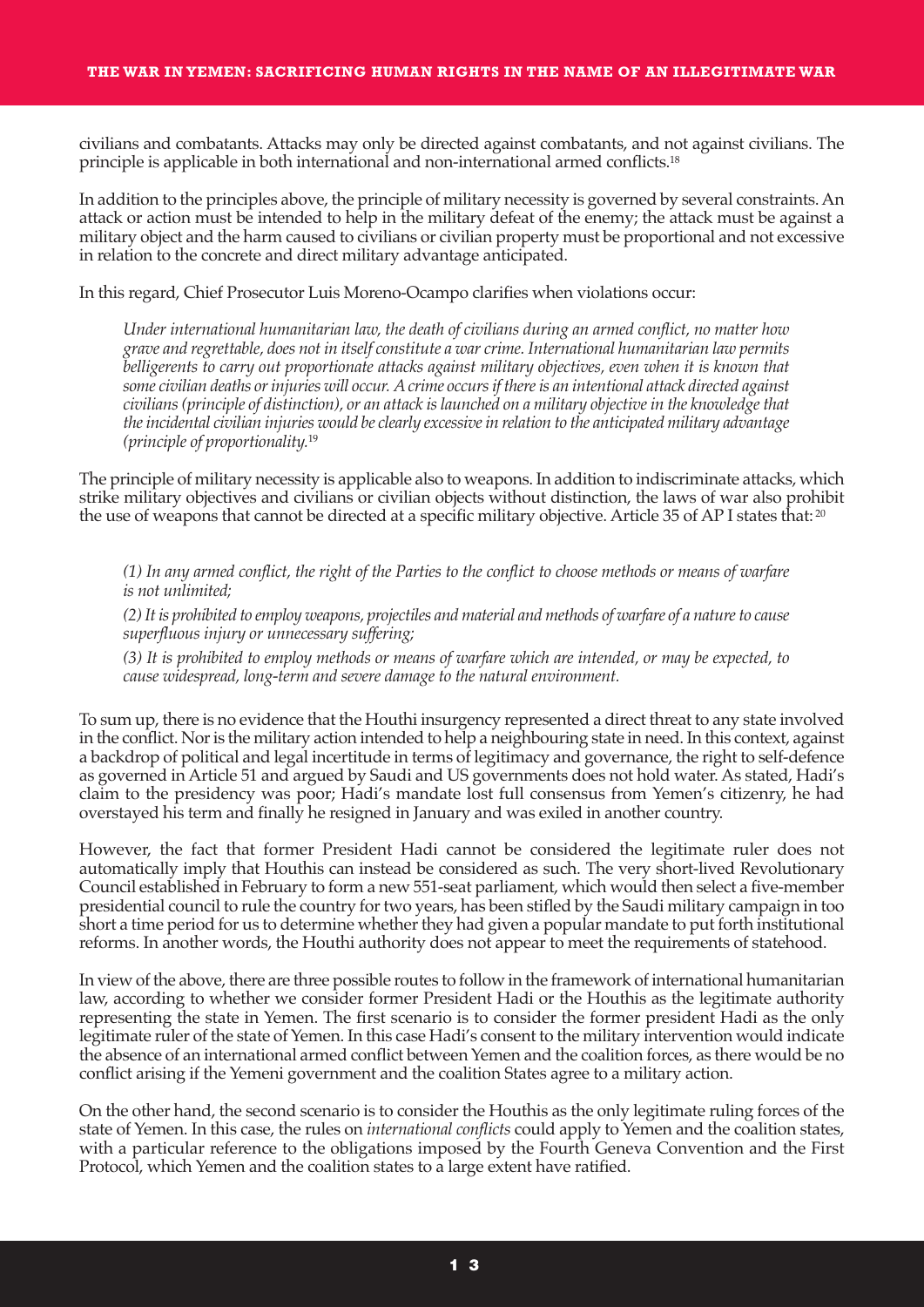#### **THE WAR IN YEMEN: SACRIFICING HUMAN RIGHTS IN THE NAME OF AN ILLEGITIMATE WAR**

Ultimately, international humanitarian law could open the way to a third possible legal settlement of the conflict, under the regime of *armed conflicts of a non-international dimension*. In fact, the conflict between the Houthis and Hadi's forces appears to be attributable to a conflict with a domestic dimension, rather than a conflict between two states. In other words, the Houthi revolution should be accounted for as a bottom-up movement of domestic aspiration within national borders, and the Houthi forces as a political entity in the process of consolidating its authority as the ruling party of the country. In view of this, the legal regime for a *non-international armed conflict* applies in respect of the commonArt. 3 of the Geneva Conventions, and the Second Optional Protocol. <sup>21</sup>

Worthy of note, as a practical matter international humanitarian law on the means and methods of warfare is largely the same whether an international or non-international armed conflict.<sup>22</sup>

## VI. War inYemen:A record of violations

Direct and indiscriminate attacks on civilians and civilian objects, as discussed above, are prohibited by the international laws of war. Further, prohibited indiscriminate attacks include, among others attacks, area bombardment that treats as a single military objective a number of clearly separated and distinct military objectives, in an area containing a concentration of civilians and civilian objects. <sup>23</sup>

Several major human rights organisations discussed the possibility that war crimes may have been committed by the coalition during the air campaign in Yemen. In this regard, Human Rights Watch wrote that since the Saudi-led air campaign started on 26 March 2015, airstrikes have been conducted in blatant violation of the laws of war. <sup>24</sup> Some examples of violations of humanitarian law are:

> • March 30 attack on a displaced persons camp in Mazraq, northern Yemen, which struck a medical facility and a market, killing over 30 civilians. <sup>25</sup> The attack clearly represents a breach of Article 3 of the Fourth Geneva Convention on protection of persons taking no active part in the hostilities in the cases of armed conflict not of an international character.<sup>26</sup> Further, an attack of this kind generally infringes Article 4 of AP II relating to the protection of victims of non-international armed conflict, and more specifically Art. 13 on the protection of the civilians against dangers arising from military operations. Art. 13 states that the "civilian population shall not be the object of attacks in all circumstances". 27

> • A strike on 31 March on a dairy factory outside the Red Sea port of Hodaida causing 31 civilian deaths. <sup>28</sup> Accordingly, Article 14 of AP II prohibits "any attack against objects indispensable to the survival of the civilian population". <sup>29</sup>

> • A strike against a humanitarian aid warehouse of the international aid organisation Oxfam in Sa'ada on 18 April. <sup>30</sup> Attacks against functional places performing relief actions of an exclusively humanitarian nature are forbidden as stated in Article 18 of AP II. <sup>31</sup>

> • The airstrikes in the first week of May against five densely populated areas Sa'dah, Sana'a, Hodeidah, Hajjah and Ibb, where many civilians were trapped, leading to the deaths of at least 97 civilians and injuries to 157 others. <sup>32</sup> Once again, attacks over undistinguished targets resulting in damage and mass killings are severely prohibited by Article 13 of AP II.

> • The sabotage of Yemen's oil pipelines and a naval blockade of Yemen's key port city of Aden, in place since the end of March. According to media sources, the sabotage has caused a shortage of fuel supplies nationwide, extremely important for the population's survival. <sup>33</sup> As reported by Human Rights Watch, the blockade is in breach of international humanitarian law as fuel is urgently needed to power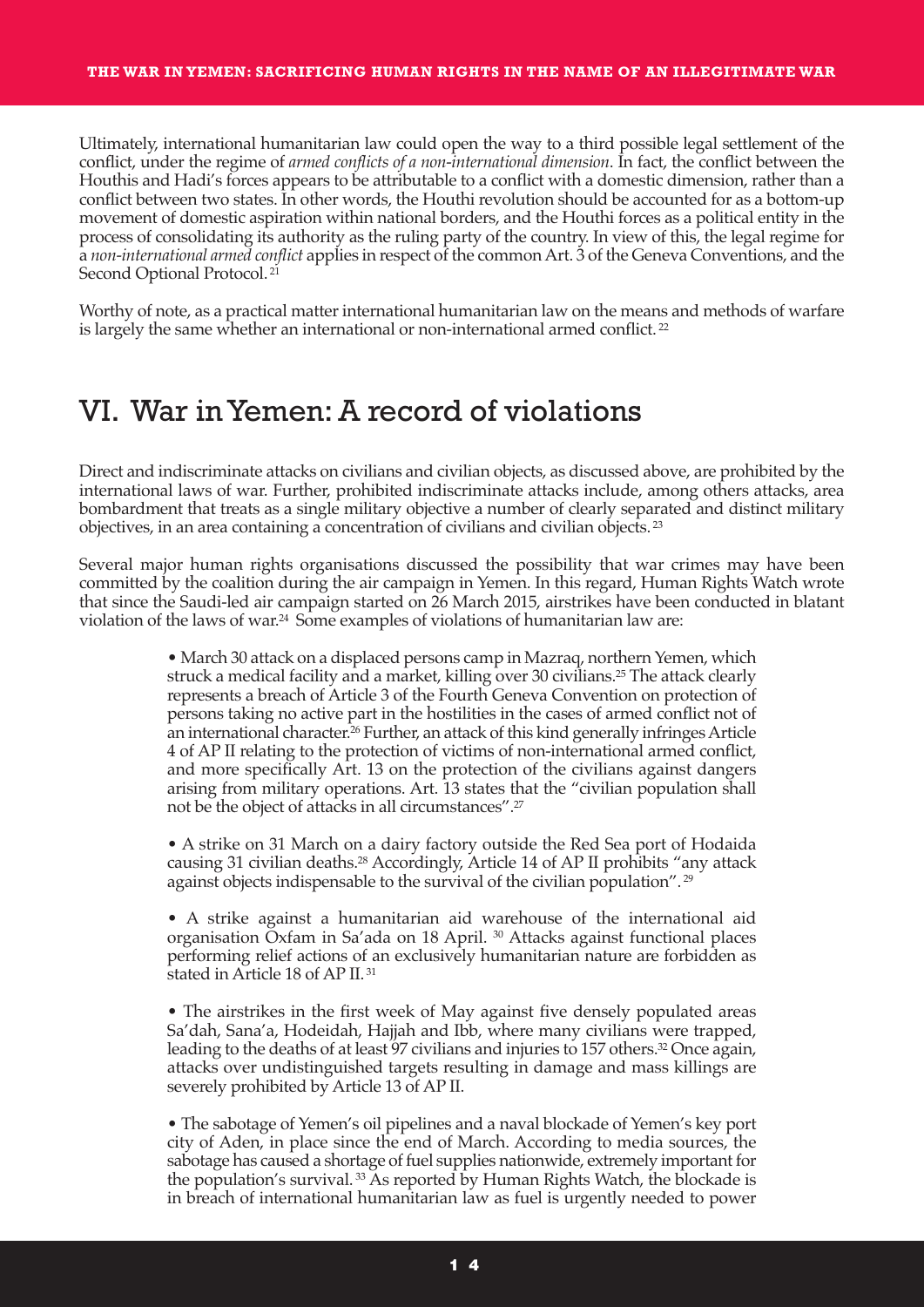generators for hospitals and to pump water to civilian residences. <sup>34</sup> According to figures reported by Oxfam, almost two-thirds of the Yemeni population have no access to clean water and sanitation, and the lives of at least 16 million civilians are in jeopardy, equivalent to the total population in the European capitals of Berlin, London, Paris and Rome. <sup>35</sup> This is in violation respectively of Article 17 on protection and care of civilians, Article 18 on relief actions toward civilian population "suffering undue hardship owing to a lack of supplies essential to its survival"; and last but not least, Article 14, whereby "starvation of civilians as a method of combat is prohibited". 36

• The airstrikes against the water network. <sup>37</sup> Similarly, the articles above apply also to attacks directed at damaging infrastructure, such as the water pipe system.

• The 27 May airstrikes against Sanaa and Hajjah provinces in Yemen's west and northwest respectively, causing the death of 80 civilians. 38 These attacks do not respect the principle of protection of civilians, according toArticle 13 in the Second Protocol.<sup>39</sup>

• The airstrikes on 12 June over the Yemeni capital's old quarter, considered a UNESCO heritage site. The attack killed five people and destroyed homes in the centuries-old heritage site described as a "jewel" of Islamic culture. <sup>40</sup> These attacks do not respect the principle of protection of civilians, according to Article 13 of AP II, and the obligations under international humanitarian law to protect cultural heritage, especially the 1954 Hague Convention for the Protection of Cultural Property in the Event of Armed Conflict. 41

The figures reported by Freedom House give an extremely alarming picture of the scale of the conflict: 4,000 people killed and 7,300 injured; 7,021 civilian buildings completely or partially damaged including; 931 civil utilities (among them 192 schools, three of which were bombed whilst the students were present); 62 health institutions and hospitals; five commercial sea ports and civil airports; 61 food materials warehouses and 65 bridges and roads. <sup>42</sup> According to CNN, over 10,160,000 Yemenis were deprived of water, food, and electricity as a result of the conflict. <sup>43</sup>

The adherence of the coalition states to the aforementioned legal instruments may differ by degrees. All in all, the totality of the states that are party to the conflict should abide by Article 3 of the Fourth Geneva Convention. <sup>44</sup> As to the Optional Protocols, the enforceability of the legal obligations may envisage a less transparent situation where most countries, with the US and Saudi Arabia in the frontline, are not parties to the treaties.

Nonetheless, given the humanitarian dimension of the effects of war caused by the military attacks, and in view of the fact that all legal provisions contained in the protocols reflect in all aspects the inviolable principles contained in international customary law of proportionality, military necessity and distinction, all the above-mentioned actions therefore should be classed as war crimes. Consequently, all states party to the conflict should be held to account for the violation of the laws of war.

## **a) The use of cluster bombs**

In early May, Human Rights Watch accused Saudi Arabia of using US-supplied cluster munitions in Yemen, especially in the northern Sa'ada governorate, the Houthi rebel stronghold near Saudi Arabia. The particular cluster munitions systems reportedly used are CBU-105 Sensor Fused Weapons, which are guided bombs intended to take out tanks and other armoured vehicles with a flurry of explosions spread out over an area. The Saudi military acknowledged using CBU-105 bombs, but claimed that they were only employed against armoured vehicles and not in population centres, and accused Human Rights Watch of getting information from the Houthi militia. <sup>45</sup>

The use of cluster bombs is severely condemned in international law. It has been prohibited under any circumstances by the Convention on Cluster Munitions of 2008, which forbids the use, manufacture, transfer,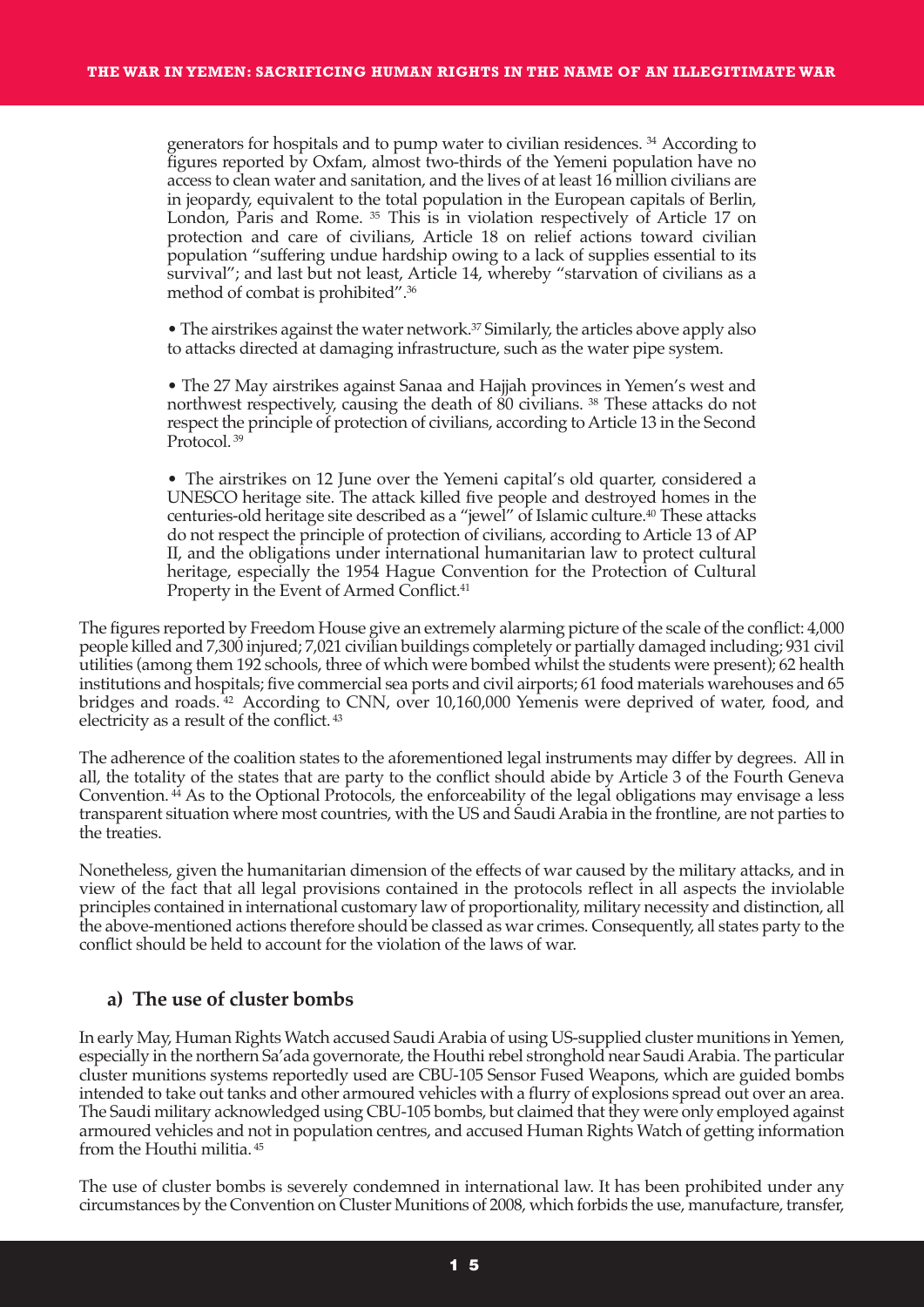stockpile and incitement to the use of cluster bombs over an area (art. 1). <sup>46</sup> The critical aspect of this type of bomb is its capability to disperse sub-munitions over an area, which, failing to detect their target, may lay dormant and unexploded until people stumble upon them. For its indiscriminate effects, such bombs are considered to pose a lethal danger to the civilian population in an armed conflict.

Not surprisingly, neither the US nor the countries forming the coalition have signed the Convention and therefore are not liable to be held accountable to the violation thereof. However, the use of cluster bombs are prohibited in reference to another treaty, the UN Convention on Certain Conventional Weapons, concluded at Geneva in 1980, generally referring to 'weapons that are in relatively wide use but that are not weapons of mass destruction, including all those small arms considered excessively injurious or whose effects are indiscriminate'.

According to media and activists' record, a nuclear bomb has been used in Yemen on 20 May. The explosion is under the scrutiny of nuclear weapons experts who seem to confirm that the explosion could have been, by a very highly probability, the result of a neutron bomb strike. The nuclear attack in Yemen remains unconfirmed due to the shortage of evidence. However, at a first sight, nuclear experts allegedly attribute the neutron bomb to Israel on the grounds of the evidenced use of two Israeli F16 aircrafts that dropped the bomb. <sup>47</sup> Even if the nuclear attack must be proven, the lightning effect and the duration of the fireball blast, with the traditional mushroom cloud, seem to leave no room for doubt.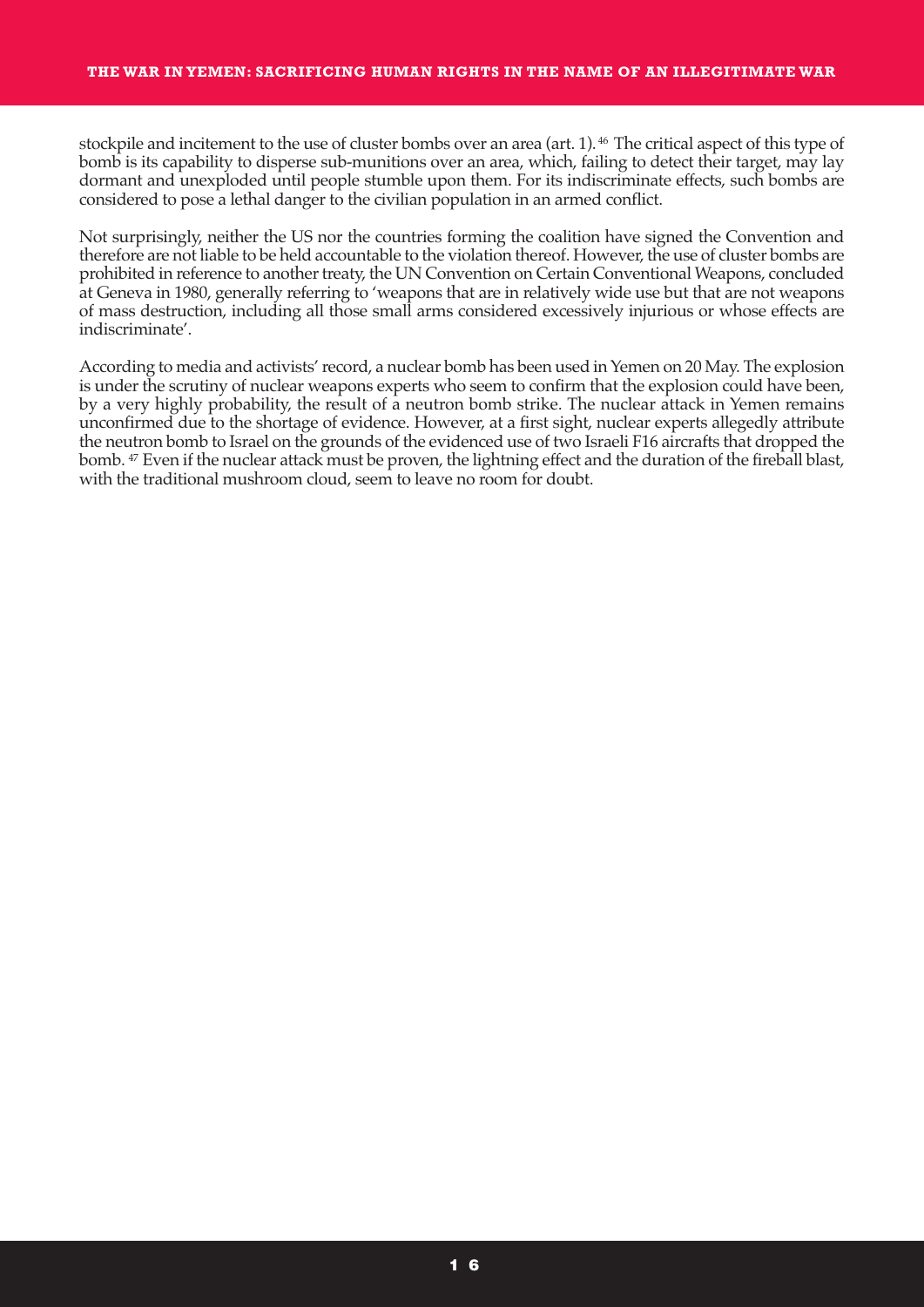## VII. Conclusions

**1.** The principle of non-interference in the affairs of another State, as regulated by article 2(4) of the UN Charter, should be predominant unless undertaken in extreme circumstances and limited to the right to self-defence provided in article 51 of UN Charter.

**2.** The principle of Article 51 of UN charter on the right to self-defence applies only to the cases of explicit threats of or uses of force against the territorial integrity of a certain state by another state and not when resulting from domestic disputes.

**3.** Since the outbreak of the conflict, the Saudi-led coalition has done very little to distinguish between military and civilian targets, with the Yemeni civilian population the main victim of this conflict.

**4.** The conflict between the coalition and Houthi forces is of non-international character. As such, it falls under the obligations imposed by the common Article 3 in all Geneva Conventions of 1949 and the Second Optional Protocol. Under these laws, civilians may never be the deliberate target of attacks and that parties to a conflict must distinguish at all times between combatants and civilians.

**5.** The conflict between the coalition and Houthi forces must be conducted under all circumstances in compliance with the customary humanitarian principles of proportionality, necessity and distinction, which secures the principles of civilian immunity and condemns indiscriminate attacks with no distinction between combatants and civilians.

**6.** Cluster bombs, as mines, under all circumstances are to be considered indiscriminate weapons for posing a lethal danger against the civilian population. As such, their use is by all means prohibited by international law, and amounts to a serious violation of international law.

In view of these considerations, the CDE firmly believes that:

**1.** The Saudi intervention in Yemen is totally founded on false pretences. It is an illegal war that flagrantly violates the prohibition against the use of armed force enshrined in article 2(4) of the UN Convention.

**2.** None of the State parties to the belligerent coalition appears to be able to successfully rely on the principle of self-defence recognised in Article 51. President Hadi is not the legitimate ruler of Yemen nor are Saudi Arabia or its coalition partners at any risk of military action against them by the Houthis.

**3.** The Saudi intervention in Yemen represents a blatant violation of international law for failing to guarantee the protection of civilians and failing to uphold humanitarian standards.

**4.** The States participating in the coalition must be held accountable for the war crimes committed.All members are party to the Fourth Geneva Conventions and all states, with the only exception of the USA, are party to the Optional Protocols. As a result, they are obliged to secure minimum standards on protection of civilians, in compliance with Article 3 of the Fourth Geneva Convention, and at a greater extent the Second Protocol.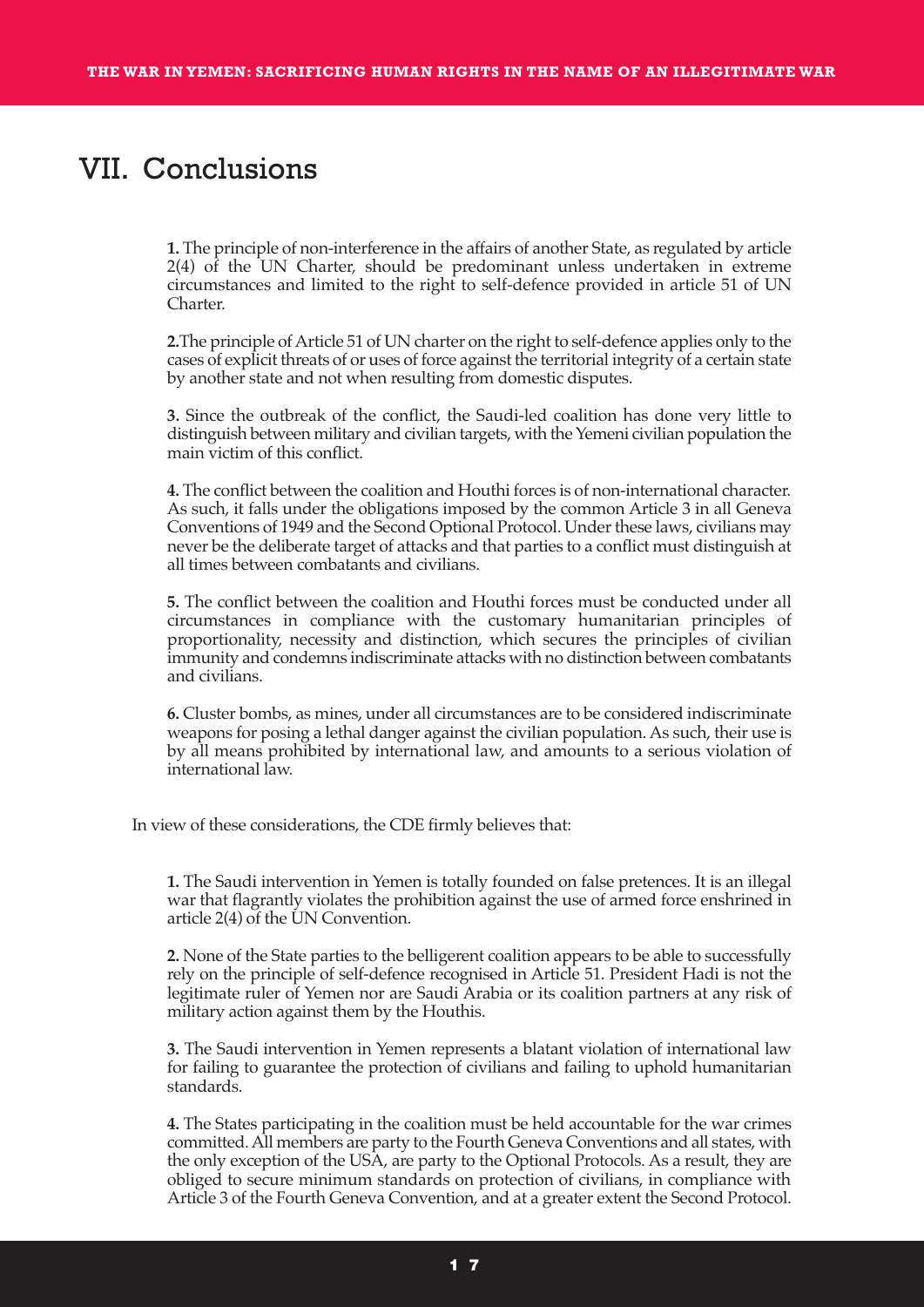**5.** All states' parties to the conflict should always abide by the principles of customary laws of war reflected in the treaties. Parties to the conflict did not take all feasible precautions to minimise harm to civilians and civilian objects, and carried out attacks that fail to discriminate between combatants and civilians, in accordance with the principle of proportionality, necessity and distinction.

**6.** The coalition states should be accountable for the use of cluster bombs over densely populated areas. Taking into account that no member of the coalition are party to the Convention on Cluster Munitions, however other treaties should be referred to and applied, such as the 1997 Mine Ban Treaty, ratified by Jordan, Kuwait, Qatar. and Sudan, and the 1980 Convention on Certain Conventional Weapons, ratified by Saudi Arabia, Jordan, USA, UAE, Kuwait.

On these grounds, CDE recommends the following:

**1.** CDE calls on the warring sides in Yemen to implement an immediate ceasefire for humanitarian and political purposes. A pause in the fighting would allow crucial supplies in and permit civilians to get out of combat zones and also serve as a foundation for the warring sides to come round the negotiating table with the aim of resolving their differences without further suffering and bloodshed.

**2.** CDE calls for the UN Security Council to refer investigations over the coalition States to the International Criminal Court (ICC), as accorded by the Rome Statute, Article 13 (b). The coalition States should be called to answer for war crimes in compliance with Art 8, par. 2 (b) (i, ii, iii, iv, v, ix, xx, xxiv) and par. 2 (e) (i, ii, iii, iv) of the Rome Statute.

**3.** CDE urges the international community to implement severe sanctions against the coalition states for their indiscriminate use of cluster bombs over the Yemenis territory, contrary to the Mine Ban Treaties and the Convention on Certain ConventionalWeapons.

**4.** CDE also recommend the international community to set out all the necessary measures to initiate investigations on the alleged use of a neutron bomb on 20 May. Such weapons are prohibited under international law, and provoke disproportionate harm to the population.

**5.** CDE calls on the national governments implicated in the violations to ensure impartial investigations on whether such violations occurred, and prosecute the individuals responsible in accordance with international fair-trial standards.

**6.** CDE calls on the USA to immediately ratify both Optional Protocols to the Geneva Conventions, which secure the principles of civilian immunity in warfare of noninternational conflict.

In addition, the CDE intends to express:

**1.**Its well-grounded concerns on the fact that, while the Saudi led coalition has been murdering civilians with little outcry from the international community, the UK and US are quick to discuss the crimes of states they are at odds with, but they seem happy to turn a blind eye to the crimes of their allies, or even to support their allies in their murderous campaigns.

**2.** Its growing concerns about the consequence of this savage war on the Yemeni population. Through this war, the Yemeni people's political aspirations have been silenced, as well as their legitimate right to put an end to a dictatorship.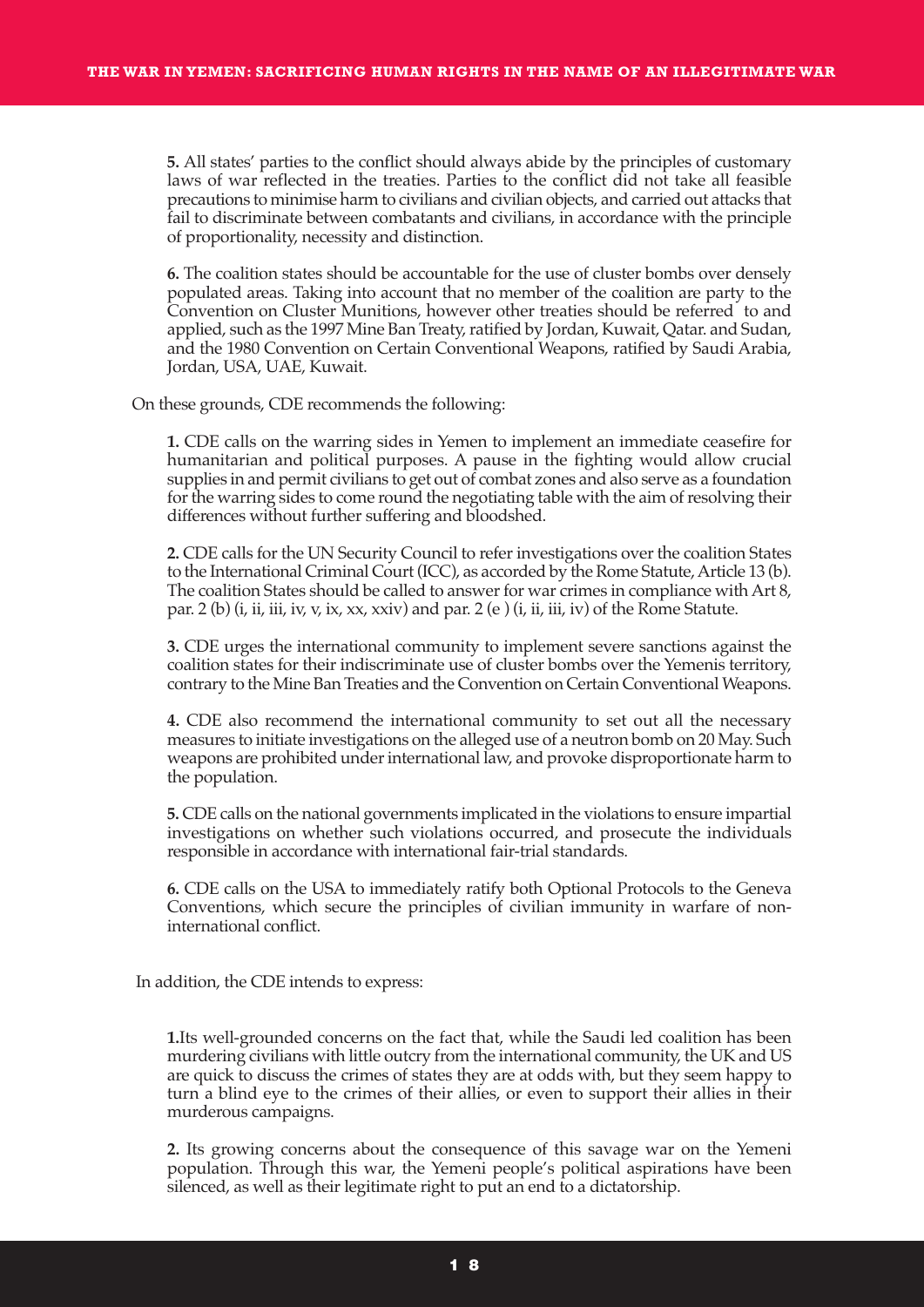**3.**Its strong feeling that, although international humanitarian law in all its forms is based on the shared principle of protecting innocents during armed conflicts of any sort, in reality it still proves unsatisfactory in terms of containment of the effects of military action against a civilian population.

**4.** Its deep-rooted belief that the legal instruments preventing states from going to war to settle disputes of prove to be insufficient. Regrettably, all of the examples above show that a state can still deliberately undertake military actions against another on spurious grounds with little consequence.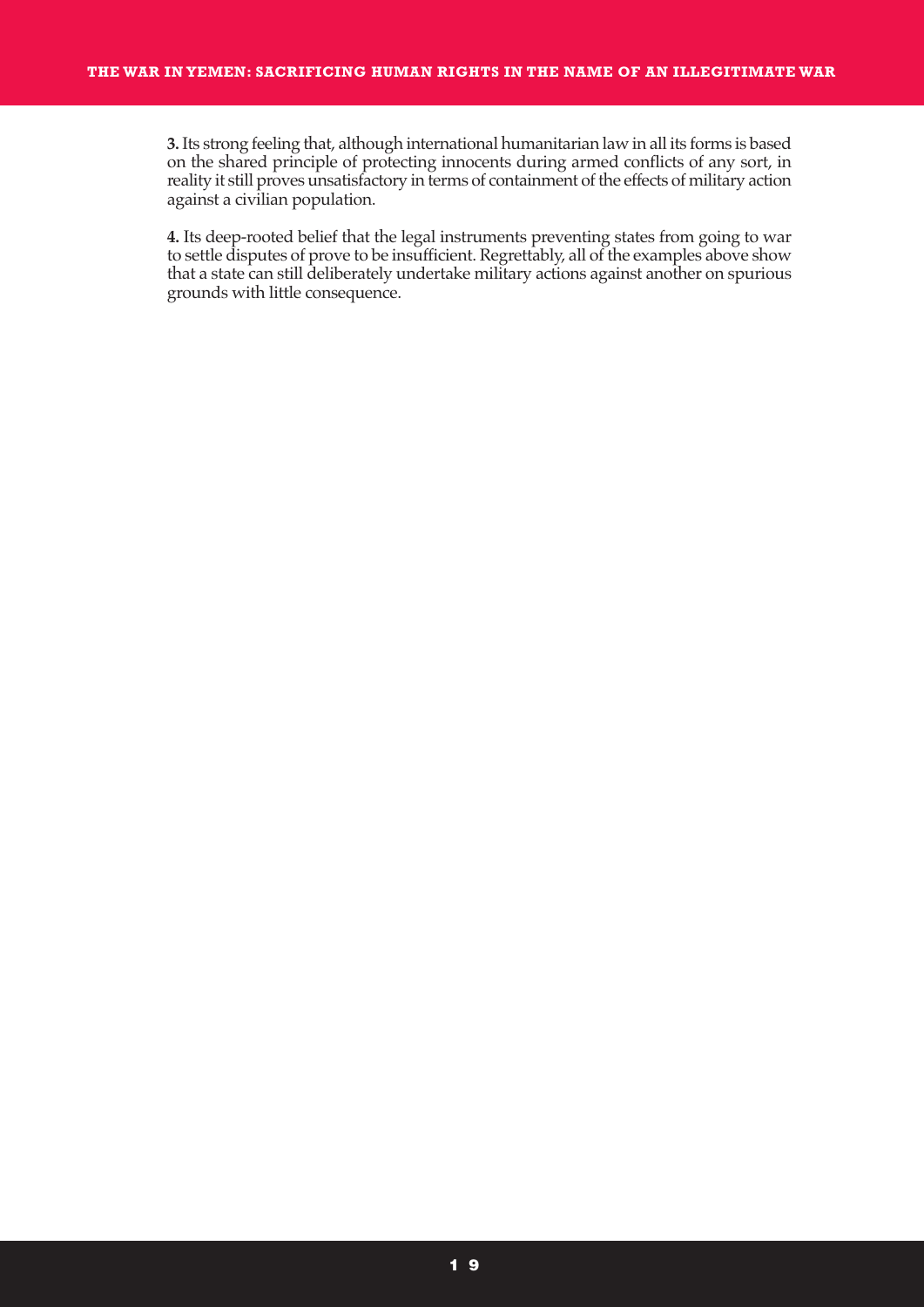## Endnotes:

<sup>1</sup> http://www.al-monitor.com/pulse/security/2014/01/yemen-poverty-conflict-food-insecurity.html#

<sup>2</sup> Freedom House report, https://piazzadcara.wordpress.com/2015/05/14/yemen-6th-statistical-reportfrom-freedom-house-yemen-about-humanitarian-status-in-yemen/ . The figures are still uncertain. The World Health Organization recorded 2,800 casualties, 10,000 injuries and more than 1,000,000 internally displaced. http://www.who.int/mediacentre/news/statements/2015/yemen-situation/en/

<sup>3</sup> http://web.stanford.edu/group/mappingmilitants/cgi-bin/groups/view/19#note6 and http://www.aljazeera.com/news/2015/06/informant-yemen-saleh-helped-direct-al-qaeda-150604073415522.html

<sup>4</sup> Zaydi means followers of Zaidiyya, one the oldest branches of Shia Islam that emerged in the 8<sup>th</sup> century. From a theological point of view, Zaidi Shi'ism is considered as the closest Shia sect to Sunnis for not acknowledging the principle of infallibility of Imams after Husayn, which is otherwise at the core of the religious tenets of the other Shia sects. AZaidi Imamate, also known as the Rassid State, ruled in Yemen since the 12<sup>th</sup> century until its fall in 1962, when a revolution deposed the last Imam at the outset of the civil war culminating in the formation of two Yemeni states. To date, Zaidis make up about 35/40% of Muslims in Yemen

<sup>5</sup> http://weekly.ahram.org.eg/2005/743/re10.htm

<sup>6</sup> http://www.yementimes.com/en/1826/intreview/4467/Al-Bukhaiti-to-the-Yemen-Times-

<sup>7</sup> http://www.theguardian.com/football/2015/apr/10/yemen-air-strikes-countries-backing-saudi-arabia

<sup>8</sup> http://www.bbc.com/news/world-middle-east-32719194

<sup>9</sup> ICJ on the Nicaragua v. United States of America, 1986.

available on http://www.icj-cij.org/docket/?sum=367&p1=3&p2=3&case=70&p3=5

<sup>10</sup> See ICJ on Nicaragua v. United States of America, 27 June 1986, section X, par. 2.

<sup>11</sup> http://www.aljazeera.com/news/2015/06/saudi-arabia-houthi-attack-border-foiled-150605193039833.html ;

http://www.aljazeera.com/news/2015/04/deaths-houthi-rebels-yemen-attack-saudi-border-150412011907290.html;

<sup>12</sup> http://www.irinnews.org/report/101320/is-the-saudi-war-on-yemen-legal

<sup>13</sup> https://www.icrc.org/applic/ihl/ihl.nsf/vwTreaties1949.xsp

<sup>14</sup> The 827 Security Council Resolution:

http://www.un.org/en/ga/search/view\_doc.asp?symbol=S/RES/827(1993); Secretary-general Report: http://www.un.org/ga/search/view\_doc.asp?symbol=S/25704. Of particular concern, par. 33-44. For Further readings, please refer to the Rome Statute and the commentaries

<sup>15</sup> Commentary on the II Geneva Convention, by J. S. Pictet, Director for General Affairs of the International Committee of the Red Cross.

<sup>16</sup> https://www.icrc.org/fre/assets/files/other/irrc\_850\_stewart.pdf and https://www.icrc.org/applic/ihl/ihl.nsf/INTRO/475?OpenDocument

<sup>17</sup> https://www.icrc.org/customary-ihl/eng/docs/v1 cha\_chapter4\_rule14

<sup>18</sup> https://www.icrc.org/customary-ihl/eng/docs/v1 cha\_chapter1\_rule1

*<sup>19</sup>* http://www.icc-cpi.int/NR/rdonlyres/F596D08D-D810-43A2-99BB-

B899B9C5BCD2/277422/OTP\_letter\_to\_senders\_re\_Iraq\_9\_February\_2006.pdf

20

https://www.icrc.org/applic/ihl/ihl.nsf/7c4d08d9b287a42141256739003e636b/f6c8b9fee14a77fdc125641 e0052b079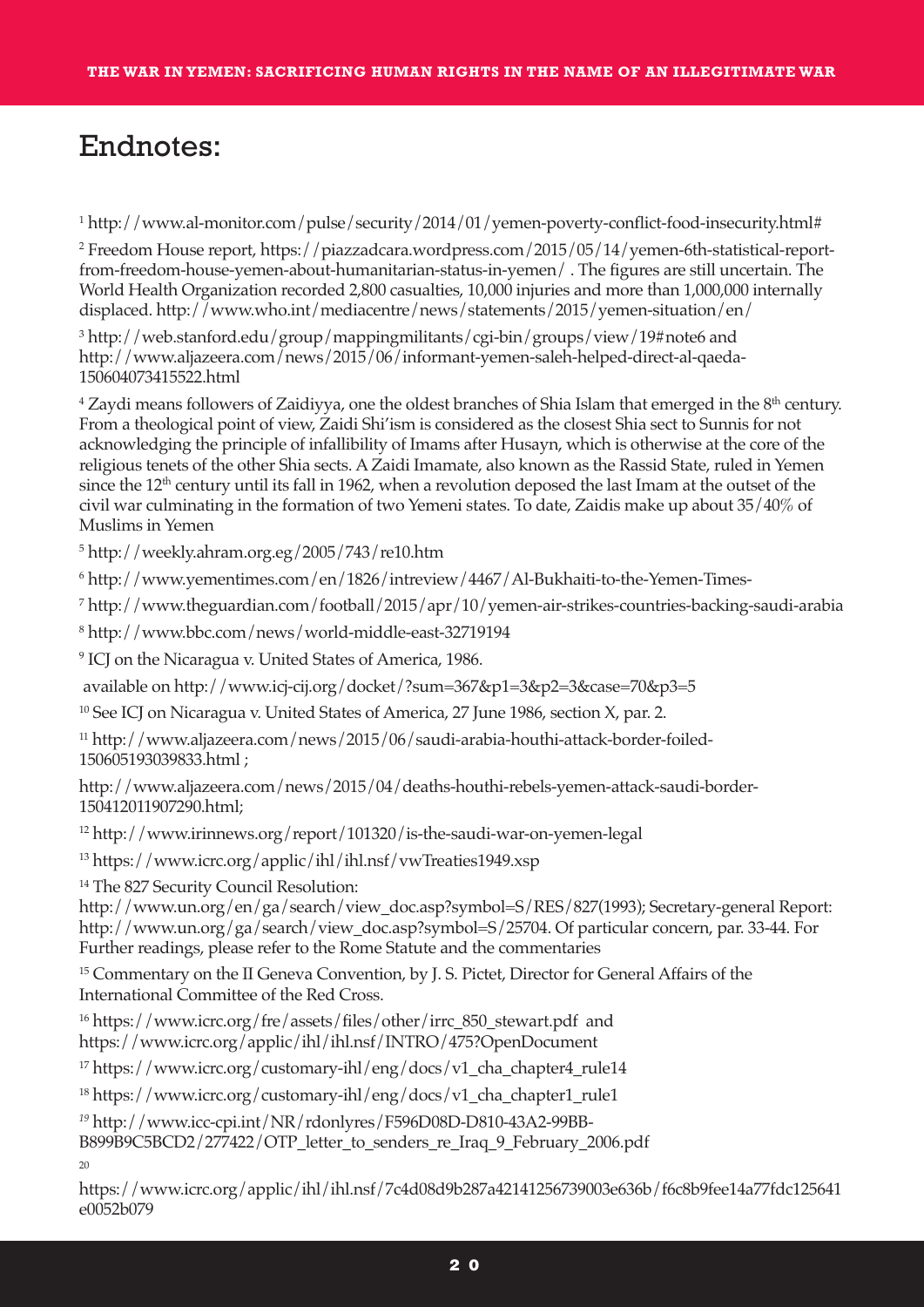#### **THE WAR IN YEMEN: SACRIFICING HUMAN RIGHTS IN THE NAME OF AN ILLEGITIMATE WAR**

<sup>21</sup> http://www.hrw.org/news/2015/04/06/q-conflict-yemen-and-international-law

 $^{22}$  http://www.hrw.org/news/2015/04/06/q-conflict-yemen-and-international-law

 $^{23}$  http://www.hrw.org/news/2015/04/06/q-conflict-yemen-and-international-law

<sup>24</sup> http://www.hrw.org/news/2015/04/06/q-conflict-yemen-and-international-law

 $^{25}$  http://www.hrw.org/news/2015/04/01/yemen-airstrike-camp-raises-grave-concerns  $26$ 

https://www.icrc.org/applic/ihl/ihl.nsf/Article.xsp?action=openDocument&documentId=A4E145A2A 7A68875C12563CD0051B9AE

27

https://www.icrc.org/applic/ihl/ihl.nsf/Article.xsp?action=openDocument&documentId=A366465E23 8B1934C12563CD0051E8A0

<sup>28</sup> http://www.hrw.org/news/2015/04/15/yemen-factory-airstrike-killed-31-civilians 29

https://www.icrc.org/applic/ihl/ihl.nsf/Article.xsp?action=openDocument&documentId=ACF5220D5 85326BCC12563CD0051E8B6

<sup>30</sup> http://www.hrw.org/news/2015/04/22/yemen-warehouse-strike-threatens-aid-delivery 31

https://www.icrc.org/applic/ihl/ihl.nsf/Article.xsp?action=openDocument&documentId=C97EBA9859 69303BC12563CD0051E90B

<sup>32</sup> https://www.amnesty.org/en/articles/news/2015/05/yemen-mounting-evidence-of-high-civiliantoll-of-saudi-led-airstrikes/

<sup>33</sup> http://www.hrw.org/news/2015/05/10/yemen-coalition-blocking-desperately-needed-fuel

<sup>34</sup> http://www.hrw.org/news/2015/05/10/yemen-coalition-blocking-desperately-needed-fuel

<sup>35</sup> http://www.sott.net/article/296913-US-UK-Saudi-attacks-on-Yemen-leave-16-million-Yemeniswithout-clean-water

36

https://www.icrc.org/applic/ihl/ihl.nsf/Article.xsp?action=openDocument&documentId=ACF5220D5 85326BCC12563CD0051E8B6

<sup>37</sup> http://www.sott.net/article/296913-US-UK-Saudi-attacks-on-Yemen-leave-16-million-Yemeniswithout-clean-water

<sup>38</sup> http://www.reuters.com/article/2015/05/27/us-yemen-security-port-idUSKBN0OC0MT20150527 39

https://www.icrc.org/applic/ihl/ihl.nsf/Article.xsp?action=openDocument&documentId=A366465E23 8B1934C12563CD0051E8A0

<sup>40</sup> http://www.aljazeera.com/news/2015/06/world-heritage-sites-attacked-yemen-sanaa-150612162938541.html

<sup>41</sup> http://www.un.org/apps/news/story.asp?NewsID=50441

<sup>42</sup> Freedom House report, https://piazzadcara.wordpress.com/2015/05/14/yemen-6th-statistical-reportfrom-freedom-house-yemen-about-humanitarian-status-in-yemen/

<sup>43</sup> http://edition.cnn.com/2015/04/08/middleeast/yemen-saudi-6-things-

lister/index.html?utm\_source=feedburner&utm\_medium=feed&utm\_campaign=Feed%3A+rss%2Fediti on\_world+%28RSS%3A+CNNi+-+World%29

44

https://www.icrc.org/applic/ihl/ihl.nsf/States.xsp?xp\_viewStates=XPages\_NORMStatesParties&xp\_tre atySelected=380

<sup>45</sup> http://www.hrw.org/news/2015/05/03/yemen-saudi-led-airstrikes-used-cluster-munitions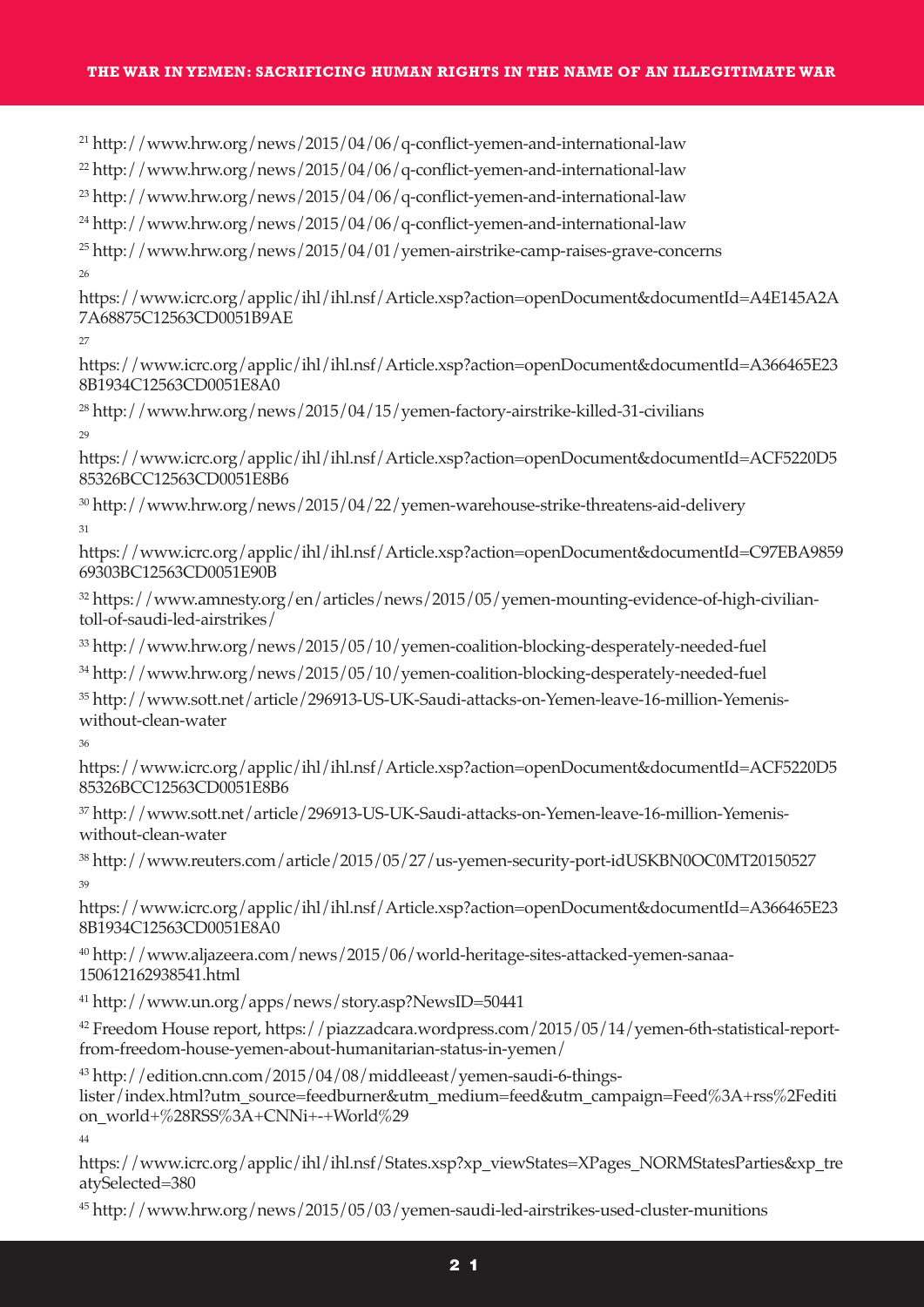<sup>46</sup> https://www.icrc.org/ihl/INTRO/620?OpenDocument

<sup>47</sup> According to media, Israel is the only nation that openly deploys neutron bombs. See http://www.veteranstoday.com/2015/05/28/nuclear-war-has-begun-in-yemen/ and http://www.globalresearch.ca/possible-tactical-nuclear-strike-neutron-bomb-in-yemen/5452876